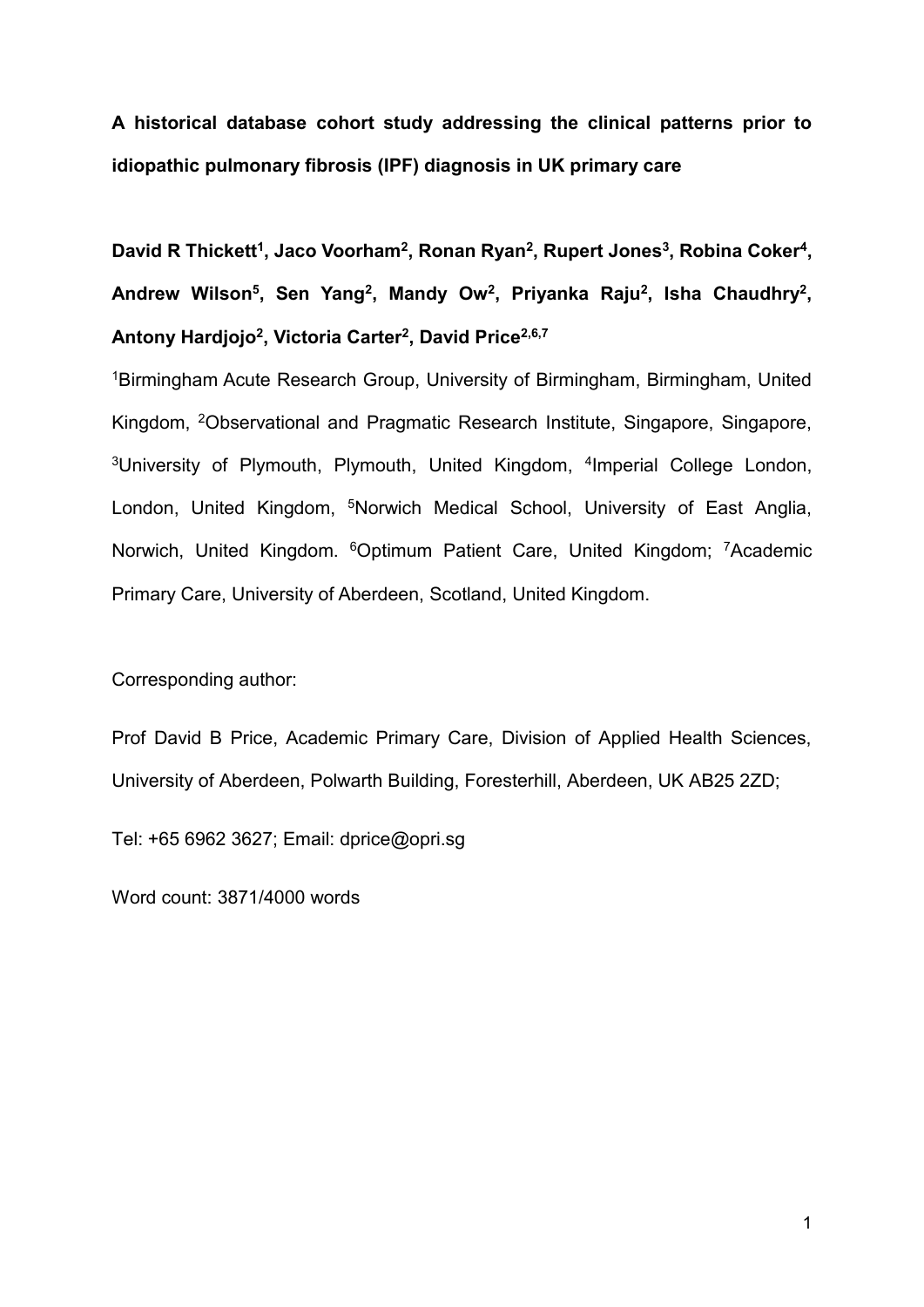#### **ABSTRACT (293/300 words)**

#### **Objective:**

 To explore the clinical pathways, including signs and symptoms, and symptom progression patterns preceding Idiopathic Pulmonary Fibrosis (IPF) diagnosis.

#### **Design and setting**:

 A historical cohort study was conducted using primary care patient records from the Optimum Patient Care Research Database.

# **Participants**:

 Patients included were at least 30 years, had IPF diagnosis, identified via clinical- coding and free-text records, and had a consultation with a chest specialist prior to IPF diagnosis.

## **Outcome measures**:

 The signs & symptoms in the year prior to IPF diagnosis from clinical codes and free- text in primary care electronic records included: cough, dyspnoea, dry cough, weight loss, fatigue/malaise, loss of appetite, crackles and clubbed fingers. The time course of presentations of clinical features and investigations in the years prior to IPF diagnosis were mapped.

### **Results**:

 Within 462 patients identified, the majority (77.9%) had a respiratory consultation within 365 days prior to the chest specialist visit preceding the IPF diagnosis recorded in their primary care records. The most common symptoms recorded in the one-year prior to IPF diagnosis were dyspnoea (48.7%) and cough (40.9%); other signs and symptoms were rarely recorded (<5%). The majority of patients with cough (58.0%) and dyspnoea (55.0%) in the one-year before IPF diagnosis had multiple recordings of the respective symptoms. Both cough and dyspnoea were recorded in 23.4% of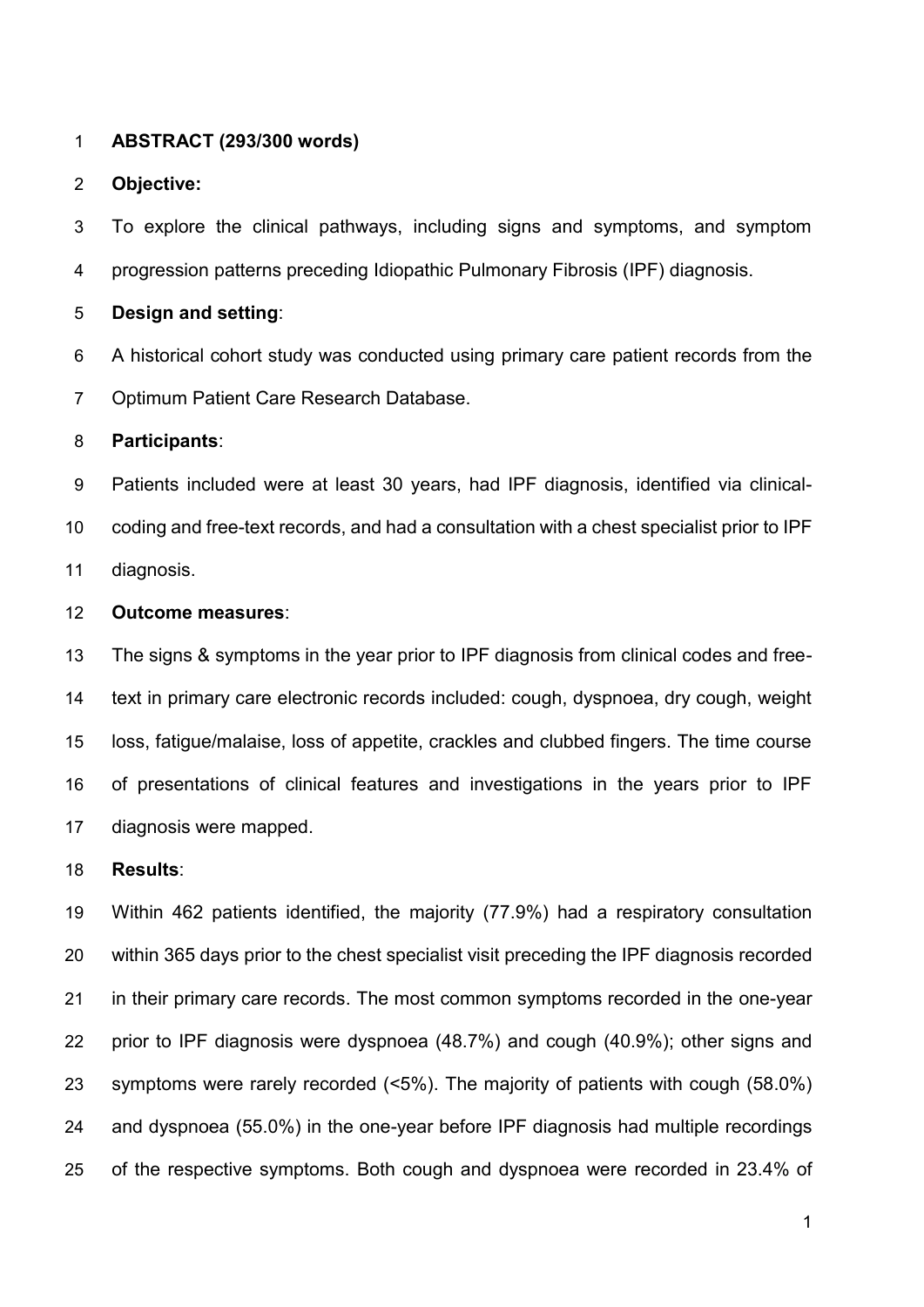| 26 | patients in the year prior to diagnosis. Consultation rates for cough, dyspnoea and             |  |  |  |  |  |  |  |
|----|-------------------------------------------------------------------------------------------------|--|--|--|--|--|--|--|
| 27 | both, but not other signs or symptoms, began to increase 4-5 years prior diagnosis,             |  |  |  |  |  |  |  |
| 28 | with the sharpest increase in the last year. Cough and dyspnoea were often preceded             |  |  |  |  |  |  |  |
| 29 | by a reduction in measured weight over 5-years leading to IPF diagnosis.                        |  |  |  |  |  |  |  |
| 30 | <b>Conclusion:</b>                                                                              |  |  |  |  |  |  |  |
| 31 | Prolonged cough and/or progressive dyspnoea, especially if accompanied with weight              |  |  |  |  |  |  |  |
| 32 | loss, should signal for a referral to specialist assessment at the earliest opportunity.        |  |  |  |  |  |  |  |
| 33 | Keywords: Interstitial Lung Disease, Free-text Record, Pathway Features, Principal              |  |  |  |  |  |  |  |
| 34 | <b>Component Analysis.</b>                                                                      |  |  |  |  |  |  |  |
| 35 | Strengths and Limitations of this Study                                                         |  |  |  |  |  |  |  |
| 36 | This was the first study to map clinical progression patterns in the years leading<br>$\bullet$ |  |  |  |  |  |  |  |
| 37 | to IPF diagnosis.                                                                               |  |  |  |  |  |  |  |
| 38 | We used a large primary care database with data available up to seven years<br>$\bullet$        |  |  |  |  |  |  |  |
| 39 | prior to IPF diagnosis and records of patients' secondary care usage.                           |  |  |  |  |  |  |  |
| 40 | We developed a list of relevant clinical features via initial review of patient                 |  |  |  |  |  |  |  |
| 41 | records, allowing for identification of less common clinical features which may                 |  |  |  |  |  |  |  |
| 42 | be used to find patterns of symptoms to potentially aid IPF diagnosis.                          |  |  |  |  |  |  |  |
| 43 | A very specific definition of IPF was used in this study requiring specialist<br>$\bullet$      |  |  |  |  |  |  |  |
| 44 | consultation and diagnosis of IPF in primary care after the consultation. This                  |  |  |  |  |  |  |  |
| 45 | may result in the exclusion of cases where there was no primary care record                     |  |  |  |  |  |  |  |
| 46 | indicating specialist consultation.                                                             |  |  |  |  |  |  |  |
| 47 | Coding limitations of a database that was designed for clinical practice rather                 |  |  |  |  |  |  |  |
| 48 | than research, are a weakness. However, we utilised both symptom coding and                     |  |  |  |  |  |  |  |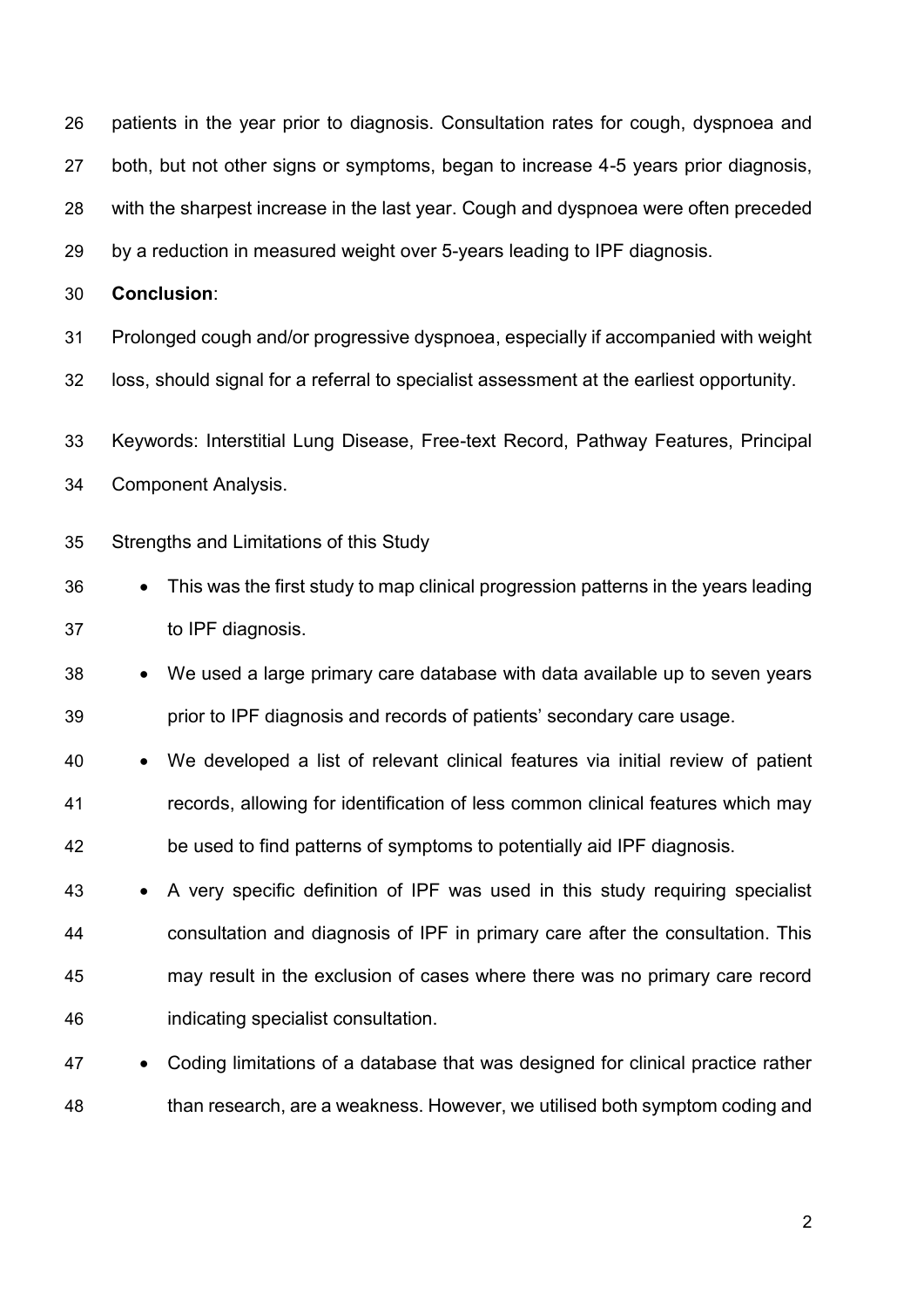free-text data to identify IPF, and clinical features indicative of IPF, increasing detection sensitivity.

 Funding: This study was funded by Roche. Roche was not involved in the preparation, drafting, or editing of this manuscript but did conduct a factual accuracy check of the final manuscript; any decision to incorporate comments was made solely at the discretion of the authors.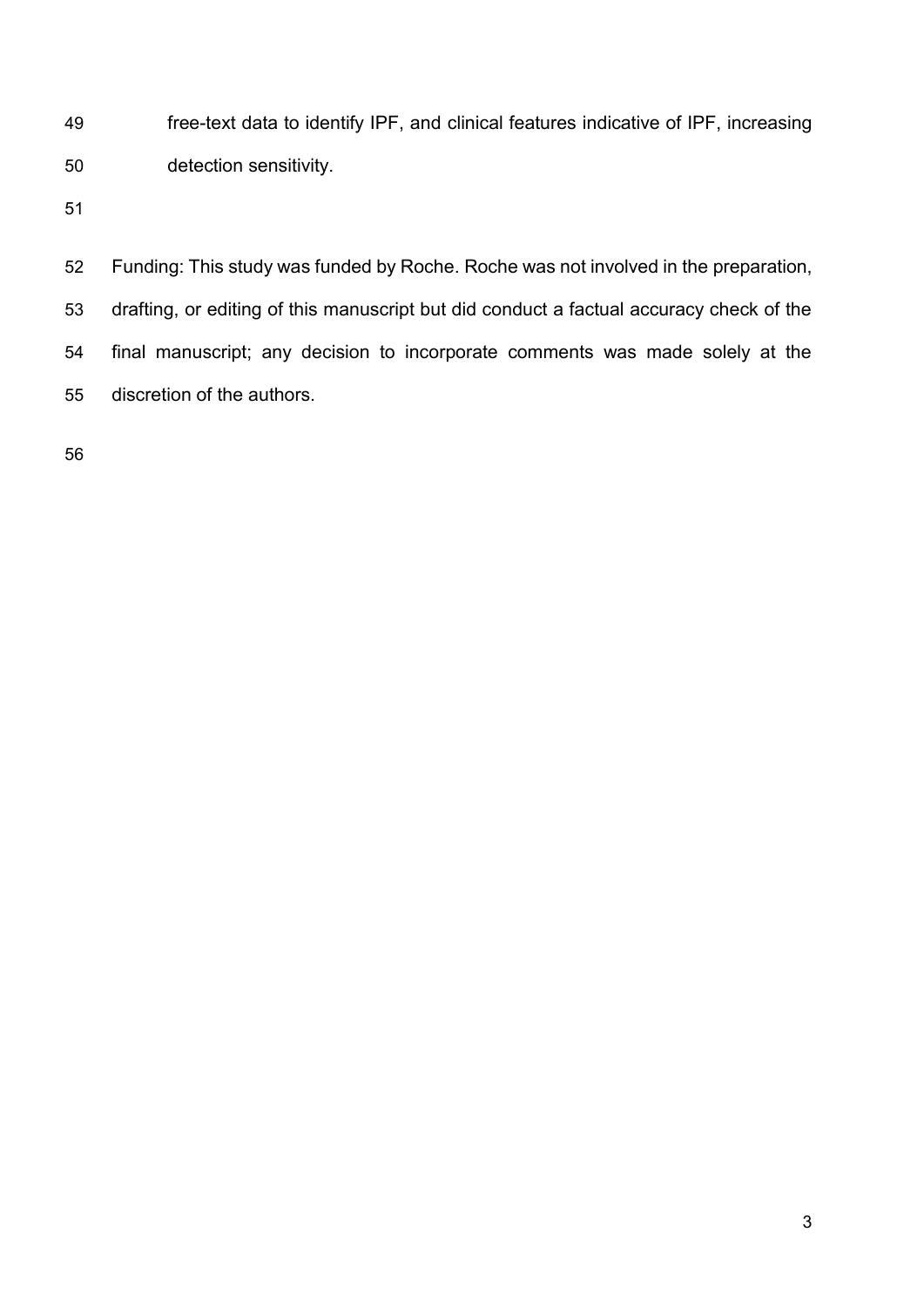#### **INTRODUCTION**

 Idiopathic Pulmonary Fibrosis (IPF) is the most common and most lethal of the idiopathic interstitial pneumonias, estimated to affect 14-43 per 100,000 population, typically over the age of 50.[1-3] Patients with IPF have a very poor prognosis, with median years of survival of only 2.5-3.5 years and 5-year survival rate as low as 20%.[4, 5] In the UK, the mortality rate for IPF was reported to be 5.10 per 100,000 person-years in 2005-2008, increasing by around 5% per year since 1968,[6] thus signifying a significant and growing healthcare concern.

 Diagnosing IPF in primary care is challenging due to the non-specific features in the early stages of the disease [7], and IPF is seldom seen by physicians in primary care.[8] In secondary care, a confident diagnosis requires expertise from a multidisciplinary team of pulmonologists, radiologists, and pathologists.[9, 10] Identification of early predictors and clinical patterns leading to subsequent IPF diagnosis may help primary care physicians identify potential IPF patients for further examination and guide appropriate referral to specialist respiratory services.

 Treatment of IPF had previously been limited to symptom management and palliation, but two antifibrotic drugs, Pirfenidone and Nintedanib [11, 12], have recently become available. Both treatments may improve IPF disease outcomes [13-16] and are recommended by the UK National Institute for Health and Care Excellence [17, 18] and by the ATS/ERS/JRS/ALAT clinical practice guideline.[19] To obtain optimal benefit from these novel treatment agents, an early diagnosis is required.

 While efforts have been made to study the symptom pathways leading to IPF diagnosis, identifying IPF patients using diagnosis codes alone may erroneously include patients with other conditions.[20] Thus, this study was conducted to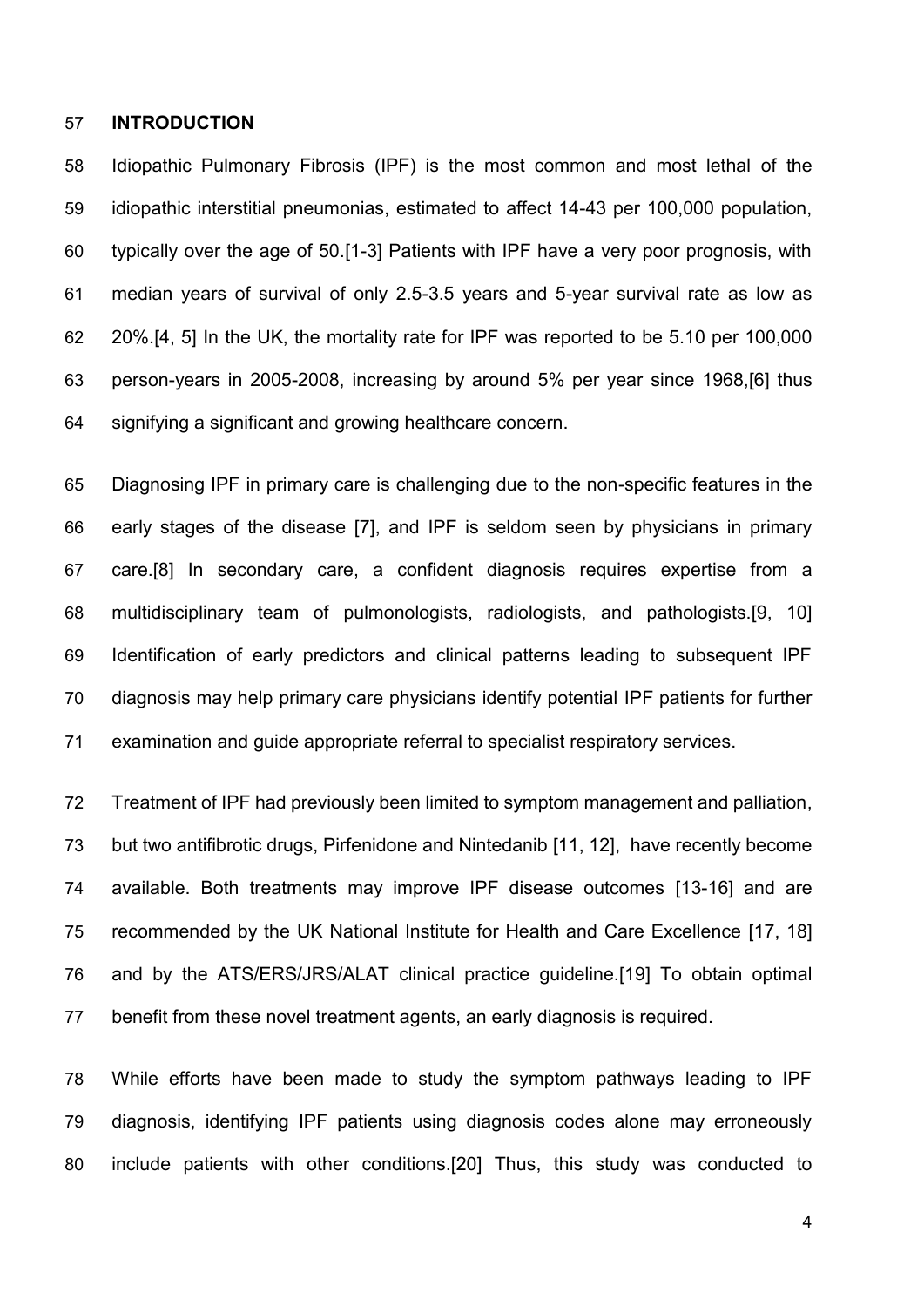characterise the pattern of signs, symptoms and other clinical predictors preceding IPF diagnosis using a real-life population of patients and more definitive selection criteria for IPF.

# **METHODS**

#### **Study design**

 This was a real-life historical cohort study using electronic medical records from the OPCRD, a clinical research database containing records of approximately 7 million patients from over 700 primary care centres across the UK (http://opcrd.co.uk/) [21] with linked patient-completed asthma questionnaire. Asthma outcome measures within the OPCRD have been validated against patient-reported outcomes and treatment response. [22] The study was conducted according to the quality standards suggested for observational studies,[23] including the use of an *a priori* analysis plan, study registration with a commitment to publish, and a well-maintained and monitored study database.

# **Case definition and inclusion criteria**

 The inclusion criteria for this study were: between 30-100 years of age at diagnosis 97 date, diagnosis date between 2010 and  $1<sup>st</sup>$  May 2017, and the diagnosis date must 98 have occurred at least 1 year after registration at a participating general practice (GP). Patients were excluded if they had a code for sarcoidosis, allergic alveolitis, pneumoconiosis, asbestosis, or other causes of pulmonary fibrosis. The diagnosis date was defined as the date of the first IPF diagnosis or prescription for IPF-specific pharmacotherapy (Pirfenidone or Nintedanib). The primary analysis population includes patients who had a code for a consultation with a chest specialist prior to the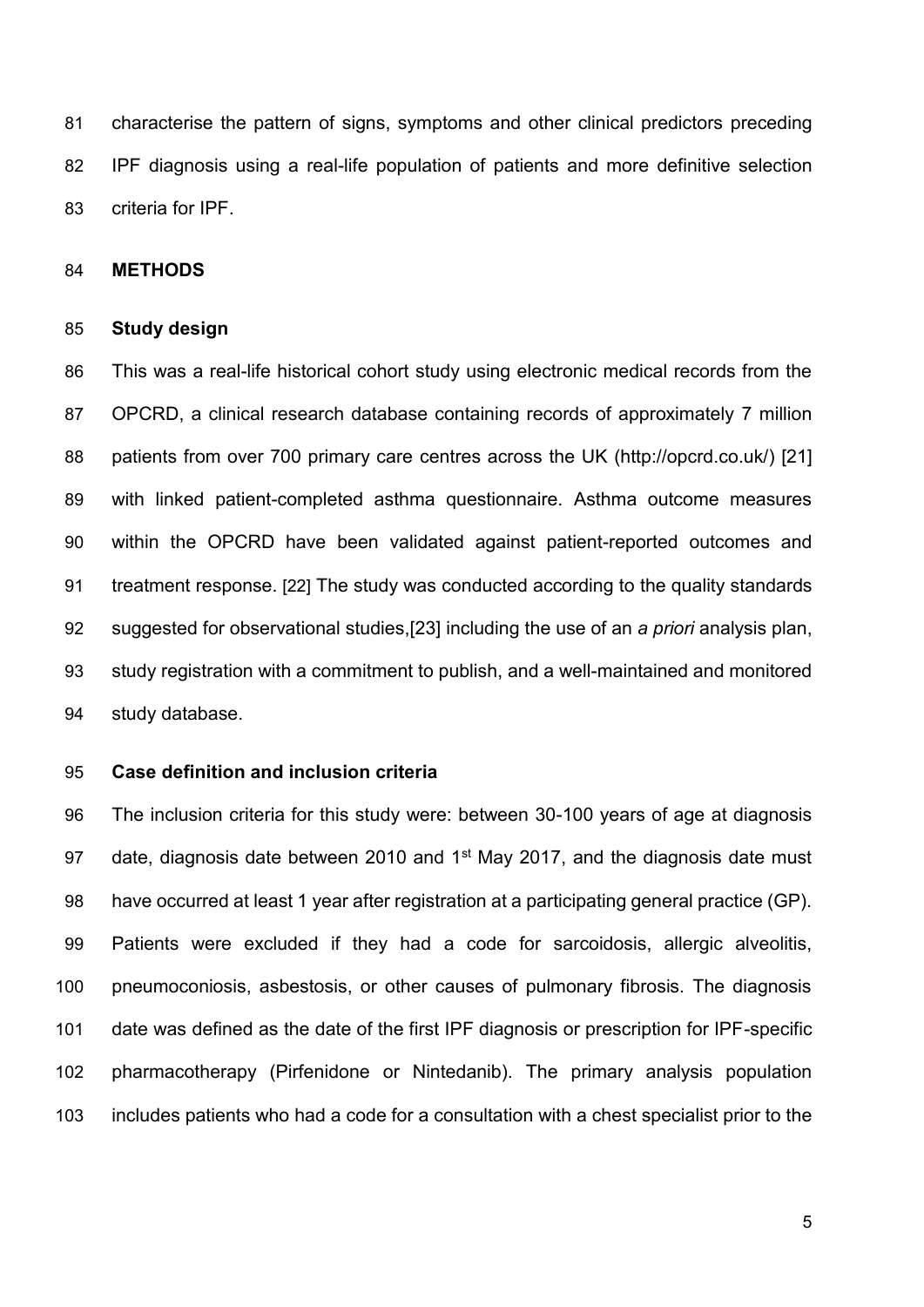IPF diagnosis. Selection of patients for analyses is further detailed in the online data supplement.

#### **Outcome assessments**

 The primary outcome of this study was the presence of signs and symptoms in the one-year prior to IPF diagnosis. The secondary outcomes of this study were: 1) the consultation rates for the signs and symptoms up to 7 years prior to diagnosis, 2) the proportion of patients with respiratory consultations and respiratory tests conducted within 90 and 365 days prior to the chest specialist consultation preceding IPF diagnosis, and 3) the relationship between the signs and symptoms.

 Respiratory consultation was identified based on the presence of Read codes for the following clinical features: chest/respiratory infection, chest symptom, clubbed fingers, cough, crackles, dyspnoea or sputum. Respiratory tests were identified via Read codes for chest X-ray, chest CT scan, lung function test and chest examination.

 The Read codes and free-text terms for signs, symptoms and clinical features investigated in this study were selected via an initial round of manual review of patient records. The methods for the selection and the list of Read codes and free-text terms are elaborated in the online data supplement.

# **Statistical analysis**

 For all data handling, statistical analyses and figures Stata SE version 14.2 and Stata MP/6 version 15.1 were used. Descriptive statistics were used for baseline characteristics. Continuous variables were summarised as mean (standard deviation) or median (interquartile range) of non-missing observations while categorical variables were presented as proportions of non-missing observations.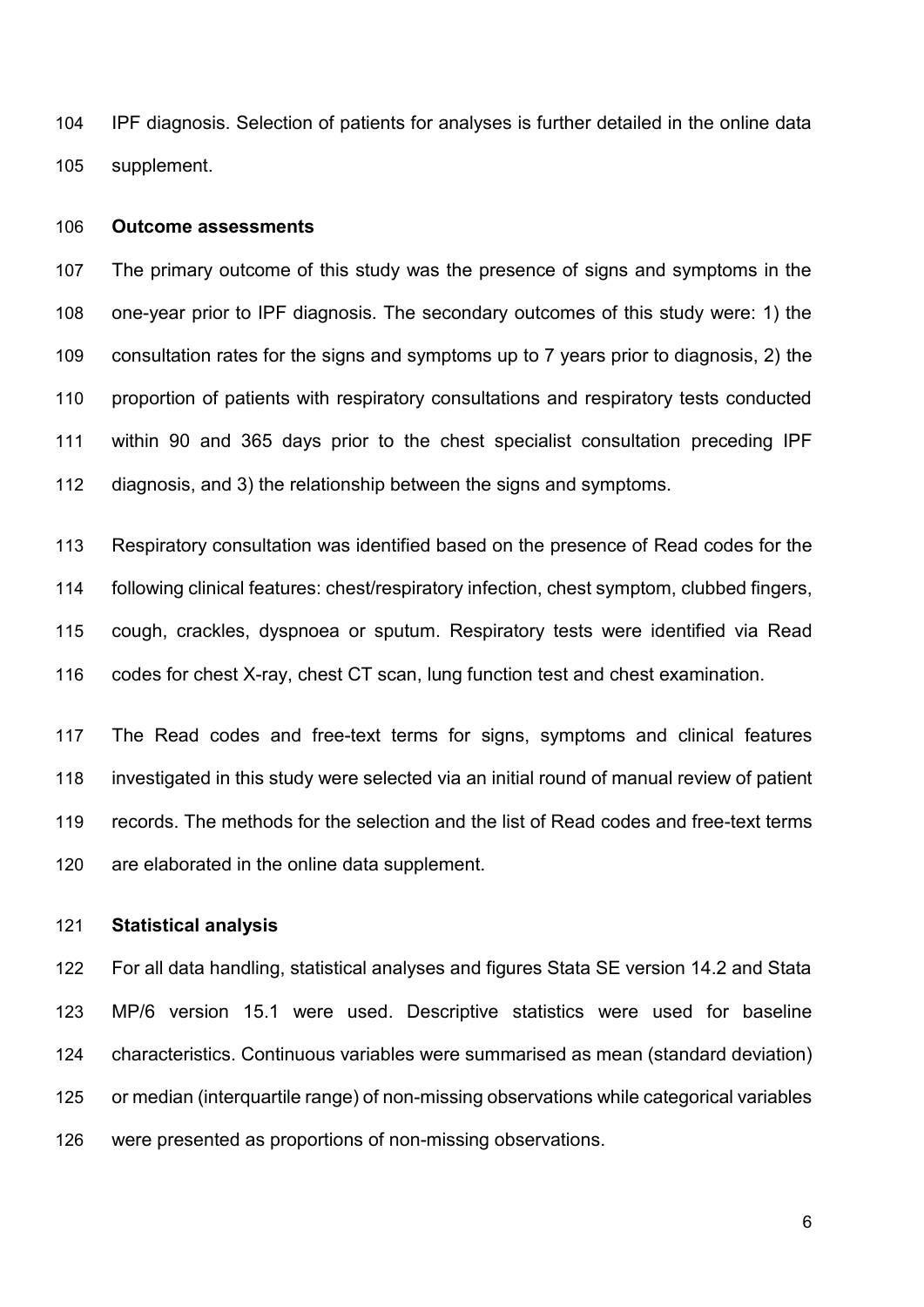Prevalence of signs & symptoms identified via both Read codes and free-text in the one-year prior to IPF diagnosis were presented as number (%). Descriptive statistics were also produced for the number of patients with respiratory consultations and tests conducted within 90 days and within 365 days prior to the chest specialist consultation preceding the diagnosis date.

 Principal Component Analysis (PCA) with rotation was utilised to visualise the prevalence and co-occurrence of codes for signs, symptoms and other clinical features 90 and 365 days prior to IPF diagnosis in a network plot. All signs and symptoms co-occurrence patterns in the year prior diagnosis were also presented as a table.

 Consultation rates for signs and symptoms from up to seven years prior to IPF diagnosis were generated and expressed as rates per 100 patient-years with 95% confidence intervals. For each year, only patients who had a complete year of available data contributed to the frequency statistics. The number of patients with at least a certain recording frequency (recording dates/year, in the period of up to 12 years before IPF diagnosis) was also tabulated. Data are shown for, on average, once a year, once every 2, 3 and 4 years.

 Time-course of signs, symptoms and weight measurement of individual patients was plotted to visualize the disease progression patterns up to 12 years leading to IPF diagnosis. Visual evaluation was used to quantify the number of patients with each symptom progression pattern.

 Descriptive analysis for the mean (SD) time in years between the first recorded cough and dyspnoea until the diagnosis of IPF was conducted for patients with at least 1- year medical record history before first symptom available and had their symptoms occurring before the IPF diagnosis. The cumulative probability of IPF diagnosis every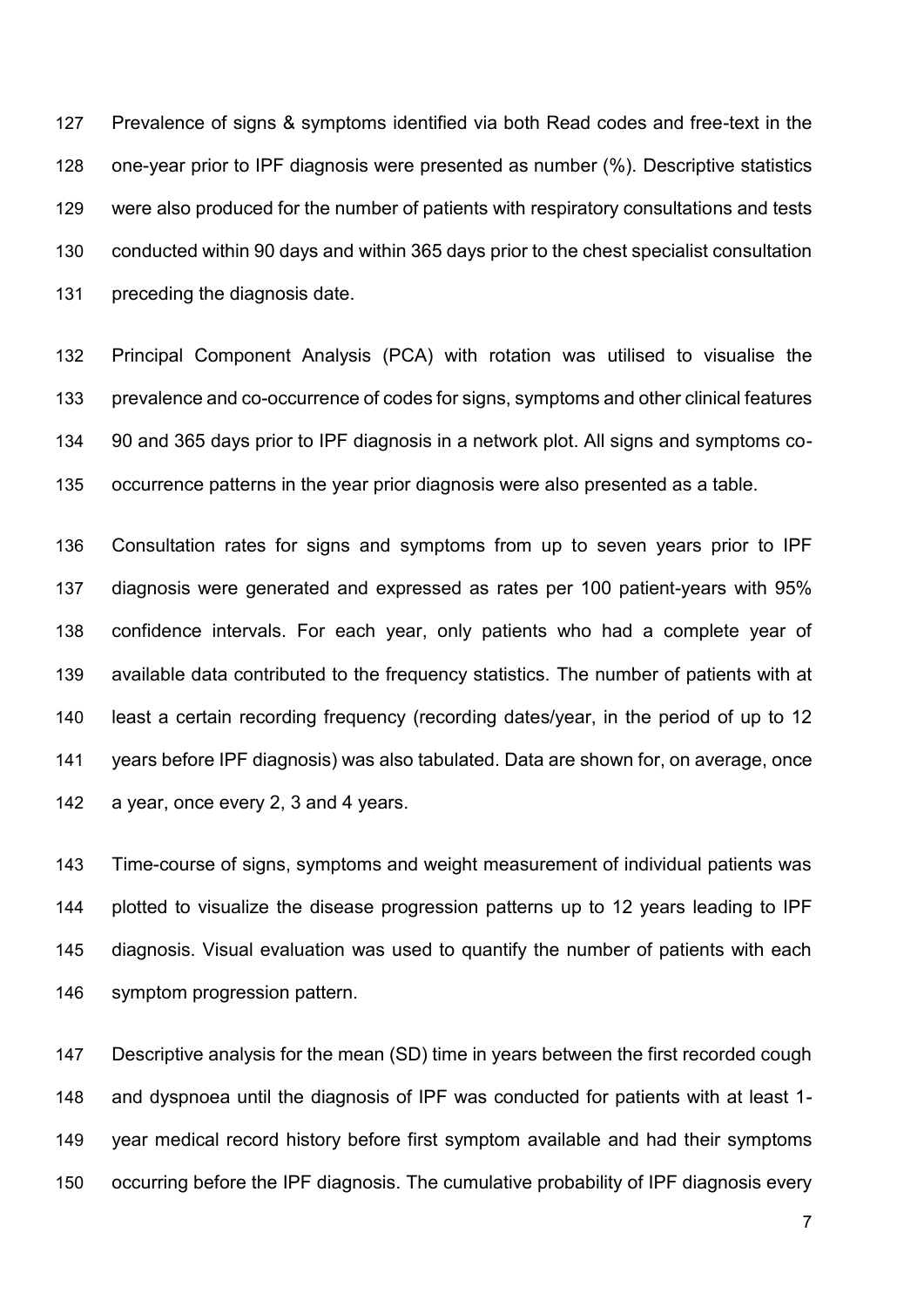year since the first symptoms is presented in the form of life tables and Kaplan-Meier plots.

 In a sensitivity analysis, all analyses were repeated in an overall IPF patients group consisting of patients with Read codes or free-text mention for IPF diagnosis and/or medication (detailed in the online supplementary data). For this group, the proportions of patients with respiratory consultations and tests were analysed prior to the date of IPF diagnosis or chest consultation (whichever came first).

# **Ethical approval**

 The OPCRD is approved by the Health Research Authority of the UK NHS for clinical research use (REC reference: 15/EM/0150), and the protocol for this study was approved by the Anonymised Data Ethics Protocols and Transparency (ADEPT) committee, the independent scientific advisory committee for the OPCRD. The study protocol was registered with the European Network of Centres for Pharmacoepidemiology and Pharmacovigilance (ENCePP, registration number EUPAS20994).[24]

# **Data availability**

 The authors do not have permission to give public access to the study dataset; researchers may request access to OPCRD data for their own purposes. Access to OPCRD can be made via the OPCRD website (https://opcrd.co.uk/our-database/data-170 requests/) or via the enquiries email info@opcrd.co.uk.

**Patient and Public Involvement**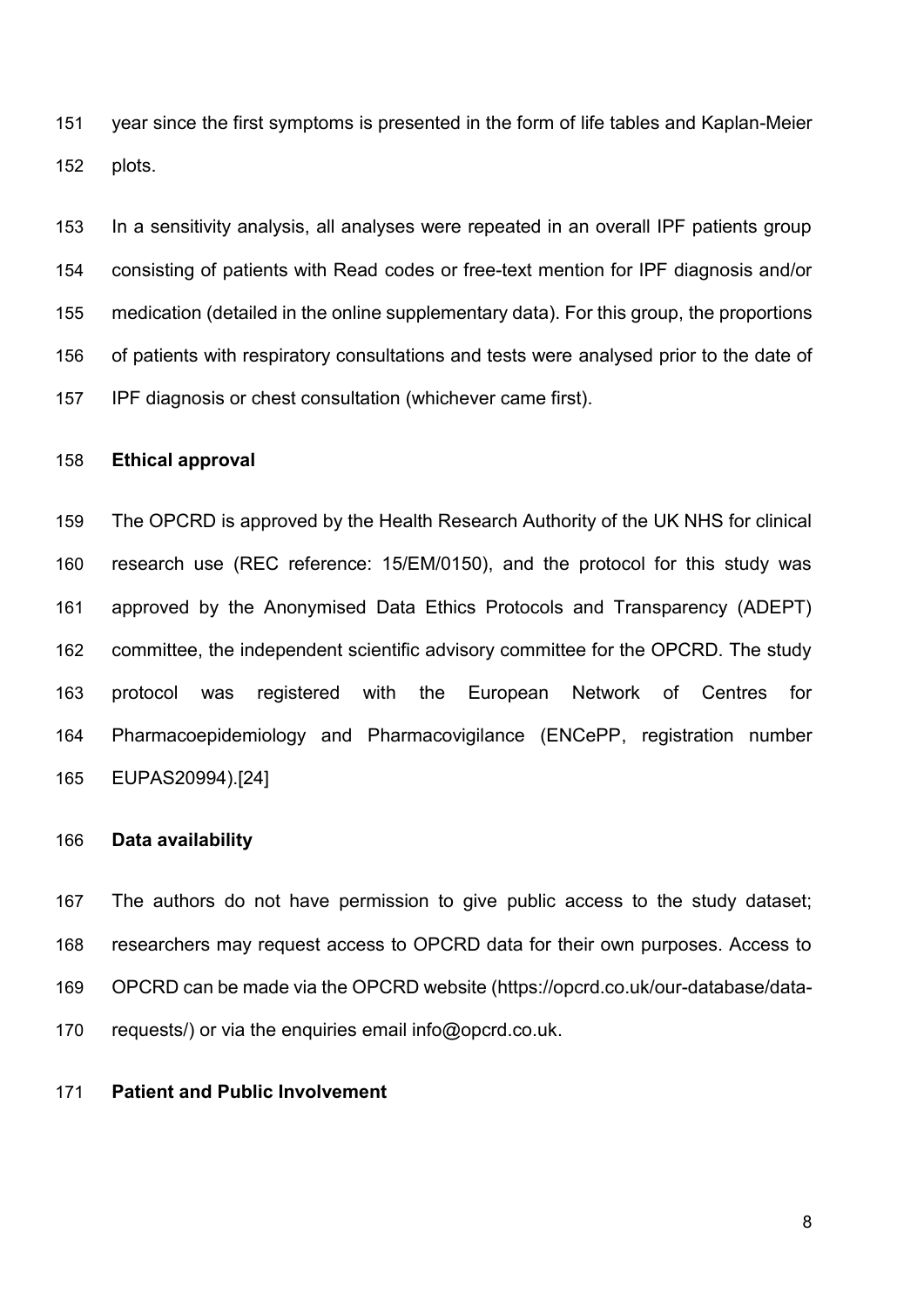172 This study does not involve patients. The public was not invited in the design of the 173 study nor the writing of this document.

# 174 **RESULTS**

# 175 **Patients**

 The patient selection flow is depicted in Figure 1. A total of 1,166 patients were identified to have IPF diagnosis or IPF-related medication following inclusion and exclusion criteria (overall IPF patient group). Of these, 462 patients had a consultation with a chest specialist prior to their IPF diagnosis (primary analysis group).

 Of the 462 patients, 58.9% were male with a mean age at the time of diagnosis was 75 years (Table 1). The majority (63.7%) of patients had a history of smoking, with 9.8% being current smokers. A total of 88 (19.0%) patients had spirometry recorded within 90 days and 160 (36.4%) within 365 days prior to IPF diagnosis. Baseline demographics for the overall IPF patient group (n=1,166) were similar (Supplementary Table E1).

| Table 1. Baseline demographic patient characteristics and procedures (n=462).             |                                                                 |  |  |  |  |
|-------------------------------------------------------------------------------------------|-----------------------------------------------------------------|--|--|--|--|
| <b>Variable</b>                                                                           | Frequency*                                                      |  |  |  |  |
| Age (years)<br>mean (SD)<br>Median (IQR)<br>$\bullet$                                     | 74.6 (9.6)<br>75.0 (69.0; 81.0)                                 |  |  |  |  |
| Male gender                                                                               | 272 (58.9)                                                      |  |  |  |  |
| BMI<br>n (% non-missing)<br><18.5<br>18.5 - <25<br>$25 - 30$<br>$\geq 30$                 | 442 (95.7)<br>10(2.3)<br>137 (31.0)<br>163 (39.8)<br>132 (29.9) |  |  |  |  |
| Smoking status<br>n (% non-missing)<br><b>Current smoker</b><br>Ex-smoker<br>Never smoked | 438 (94.8)<br>43 (9.8)<br>236 (53.9)<br>159 (36.3)              |  |  |  |  |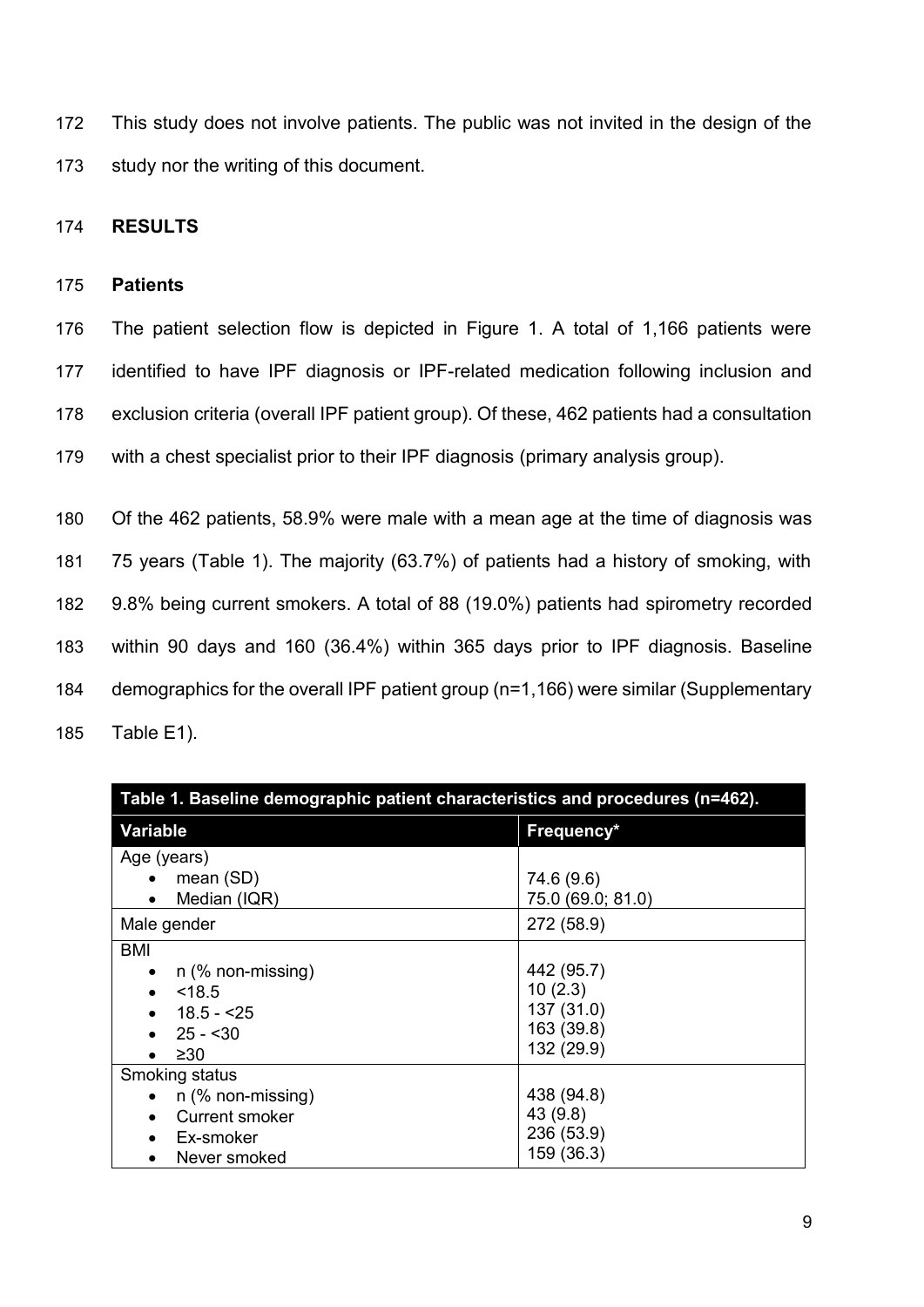| Asthma diagnosis <sup>t</sup>                                                                                | 24(5.2)    |  |  |  |  |
|--------------------------------------------------------------------------------------------------------------|------------|--|--|--|--|
| COPD diagnosis <sup>t</sup>                                                                                  | 19(4.1)    |  |  |  |  |
| Respiratory tract cancer                                                                                     | 0(0.0)     |  |  |  |  |
| Other chronic respiratory diseases (excl. cancer)                                                            | 4(0.9)     |  |  |  |  |
| Lung function test conducted                                                                                 |            |  |  |  |  |
| 90 days prior diagnosis                                                                                      | 88 (19.0)  |  |  |  |  |
| 365 days prior diagnosis<br>$\bullet$                                                                        | 160 (34.6) |  |  |  |  |
| *Numbers are presented as n (%) unless specified. <sup>†</sup> First diagnostic code recorded ever prior and |            |  |  |  |  |
| up to diagnosis date. SD: Standard deviation, IQR: Interquartile range, COPD: chronic obstructive            |            |  |  |  |  |
| pulmonary disease. <sup>1</sup> Listed in the online data supplement.                                        |            |  |  |  |  |

186

# 187 **Primary outcome – Signs and symptoms in the one-year prior to IPF diagnosis** 188 Of the investigated signs and symptoms, cough and dyspnoea were the most common 189 symptoms recorded in the one-year prior to IPF diagnosis: cough in 189 (40.9%) and 190 dyspnoea in 225 (48.7%) patients (Table 2). The majority of the patients with cough 191 (58.0%) and dyspnoea (55.0%) had more than one recording of the respective 192 symptoms in the one-year period prior diagnosis. Other signs and symptoms were 193 rarely observed as the first recorded signs and symptoms (<5%). Cough and dyspnoea 194 co-occurred on 23.4% of the patients. The expected rate for both symptoms to co-195 occur, based on the individual rates, was 20.0% (95% confidence interval 18.1% - 196 21.9%). This was not significantly different from the observed co-occurrence rate 197 (23.4% [21.4% - 25.4%]), suggesting both symptoms occurred independently of each 198 other.

 Detailed results including signs and symptoms identified via Read codes only, as well as signs & symptoms in the overall IPF patients, are presented in Supplementary Table E2. Compared to using Read codes only, the addition of free-text data increased the number of patients with cough by 8.6% and dyspnoea by 13.6%.

# **Table 2. Signs & symptoms in the one-year prior to IPF diagnosis (n=462) Signs and symptom** and a n (%)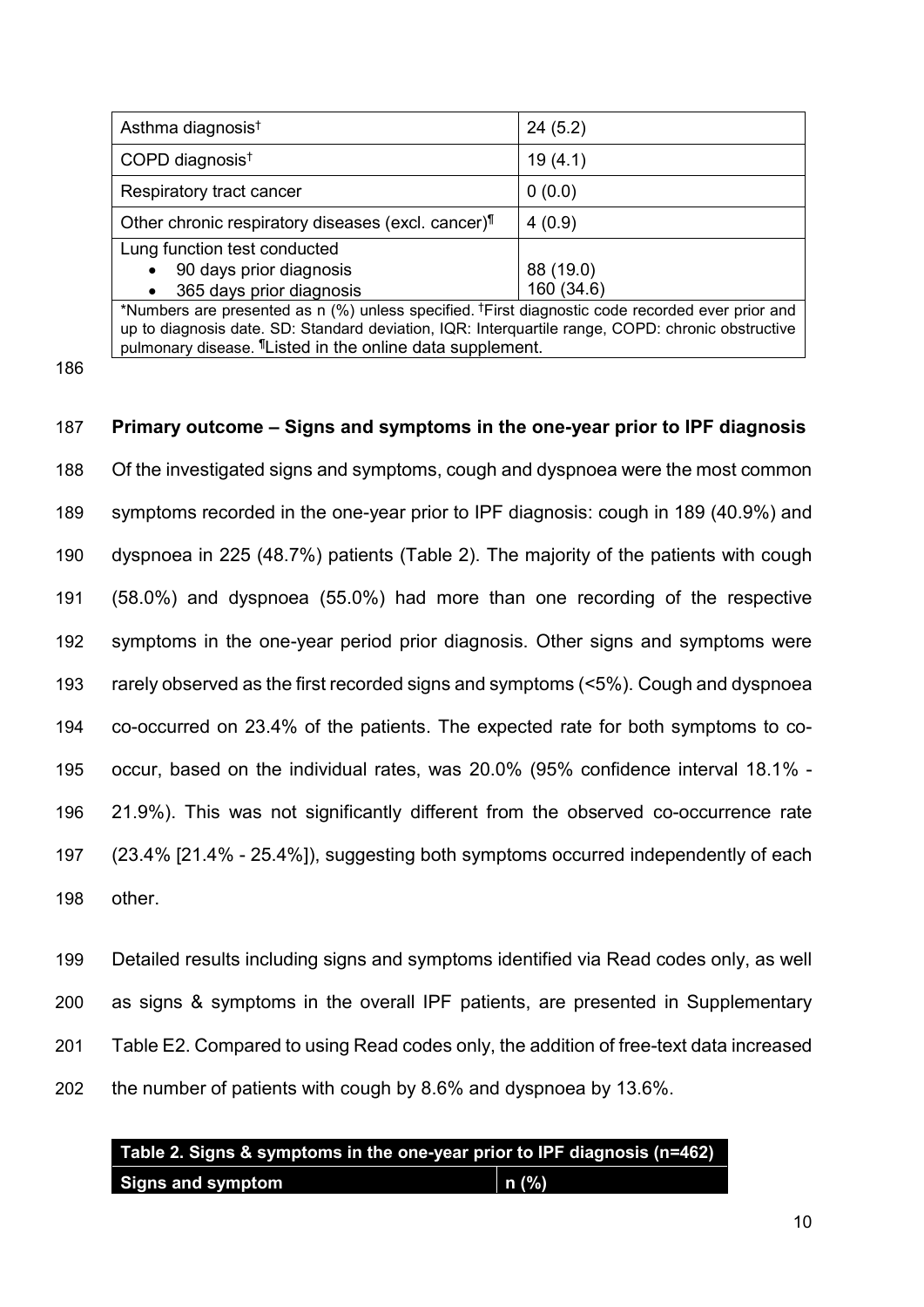| Dyspnoea                       | 225(48.7)  |  |  |  |
|--------------------------------|------------|--|--|--|
| Cough*                         | 189 (40.9) |  |  |  |
| Fatigue or malaise             | 22(4.8)    |  |  |  |
| Weight loss                    | 19(4.1)    |  |  |  |
| Crackles                       | 14(3.0)    |  |  |  |
| Loss of appetite               | 13(2.8)    |  |  |  |
| Clubbed fingers                | 2(0.4)     |  |  |  |
|                                |            |  |  |  |
| <b>Symptom combinations</b>    | n (%)      |  |  |  |
| Cough & Dyspnoea               | 108 (23.4) |  |  |  |
| Dyspnoea without cough         | 117 (25.3) |  |  |  |
| Cough without dyspnoea         | 81 (17.5)  |  |  |  |
| *Of which 25 were "dry cough". |            |  |  |  |

203

# 204 **Secondary outcome – History of respiratory consultation and respiratory test**

# 205 **prior to chest specialist consultation**

206 Around three-quarters of (77.9%) patients had a respiratory primary care consultation

207 recorded in the 365 days before their chest specialist consultation (Table 3).

208 Respiratory tests were recorded in 61.3% patients in the 365 days prior to the

209 specialist consultation, and more than a third of that (38.1%) was within a 90 days

210 period. Prevalence of the components of respiratory consultation and respiratory tests

# 211 are presented in Supplementary Table E3

| Table 3. History of respiratory consultation and tests before chest specialist                               |            |  |  |  |  |  |  |  |
|--------------------------------------------------------------------------------------------------------------|------------|--|--|--|--|--|--|--|
| consultation prior to IPF diagnosis.*                                                                        |            |  |  |  |  |  |  |  |
| Respiratory consultation <sup>+</sup>                                                                        |            |  |  |  |  |  |  |  |
| within 90 days                                                                                               | 238 (51.5) |  |  |  |  |  |  |  |
| within 365 days<br>$\bullet$                                                                                 | 360 (77.9) |  |  |  |  |  |  |  |
| Respiratory tests conducted <sup>#</sup>                                                                     |            |  |  |  |  |  |  |  |
| within 90 days<br>$\bullet$                                                                                  | 176 (38.1) |  |  |  |  |  |  |  |
| within 365 days<br>$\bullet$                                                                                 | 283 (61.3) |  |  |  |  |  |  |  |
| *Frequency expressed as $n$ (%). <sup>†</sup> Codes for chest/respiratory infection, chest symptoms, clubbed |            |  |  |  |  |  |  |  |
| fingers, cough, crackles, dyspnoea, or sputum or wheeze. *Codes for chest X-ray, chest CT scan,              |            |  |  |  |  |  |  |  |
| lung function test and chest examination.                                                                    |            |  |  |  |  |  |  |  |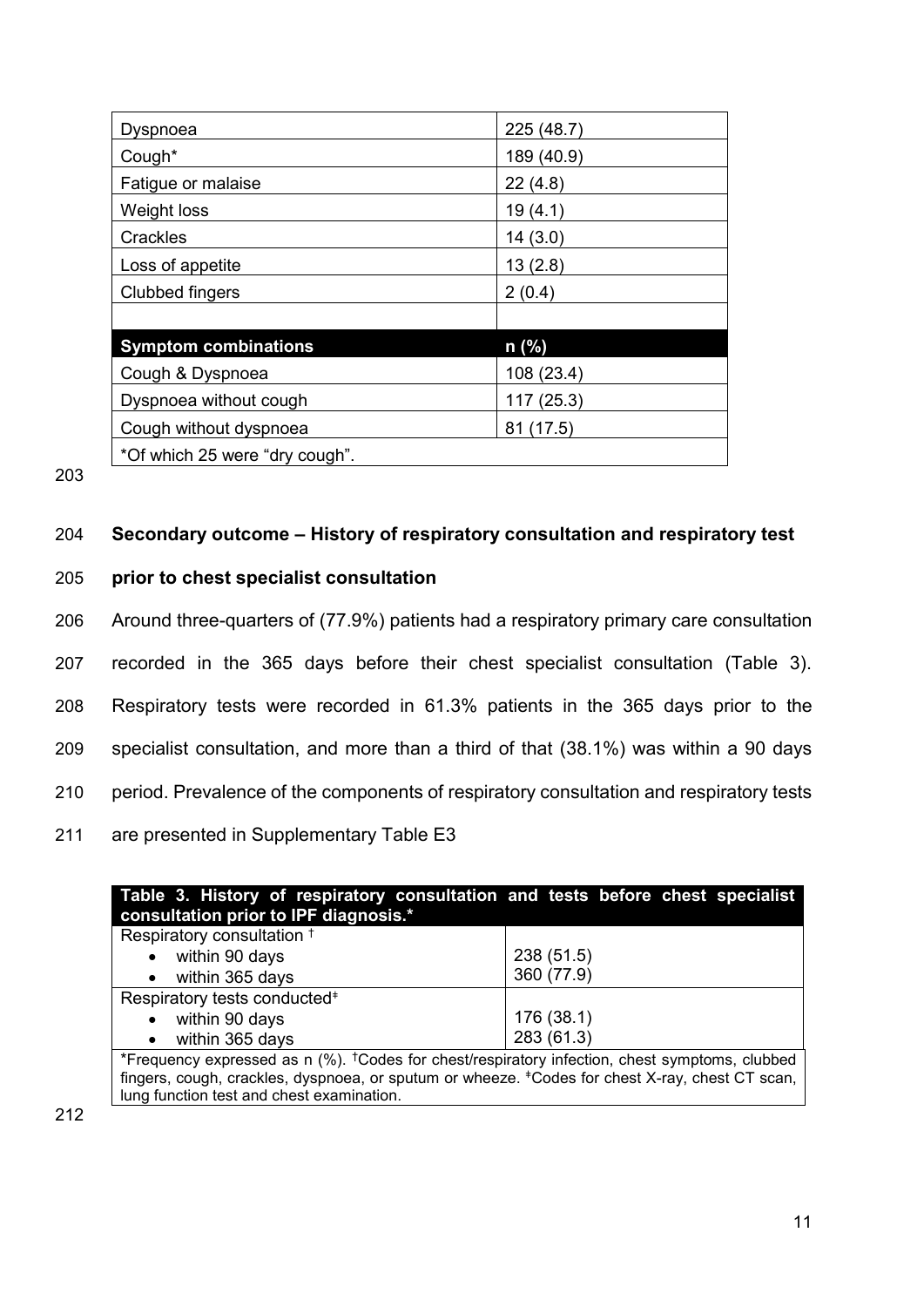The proportions of overall IPF patients with respiratory consultations and tests are presented in Supplementary Table E4.

# **Secondary outcome – Relationship between signs and symptoms**

 The network plots in Figure 2 depicts the relationship between signs and symptoms recorded in the 90 days and in the 365 days prior to IPF diagnosis. Strong associations were observed between cough and dyspnoea, and among weight loss, loss of appetite, and fatigue/malaise. These two clusters of symptoms were more pronounced in the 90 days period compared to in the 365 days period. Within the extended list of codes which includes clinical features, chest infection was identified to be associated with the cough and dyspnoea cluster. However, chest symptoms, a category containing unspecified chest symptoms, chest examinations, and chest CT and X- rays, were more closely associated with the fatigue/malaise cluster. Similar results were observed within the overall IPF patient population (Supplementary Figure E1).

 The prevalence of every symptom combination within one-year prior to IPF diagnosis is shown in Table 4. No symptoms were recorded in 30.7% of the patients. The most common symptom pattern was dyspnoea alone (22.9%), cough with dyspnoea (16.5%) and cough alone (13.9%). Other symptom combinations were rarely observed (≤2% patients). Symptom combinations in the overall IPF patients are shown in Supplementary Table E5.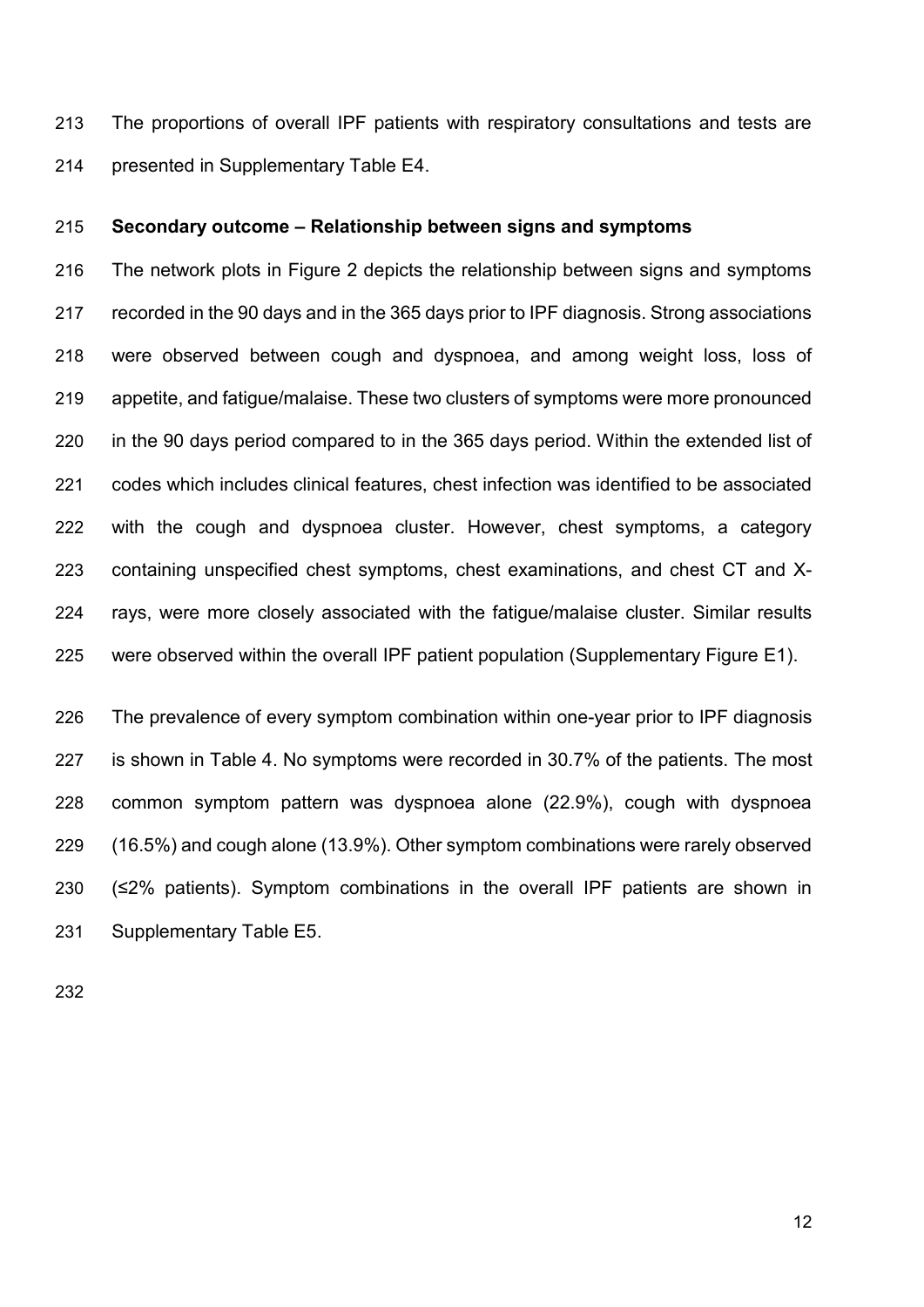| Table 4. Co-occurrence of signs and symptoms in the one-year<br>period up to IPF diagnosis |       |          |           |          |                       |                  |             |                         |      |              |
|--------------------------------------------------------------------------------------------|-------|----------|-----------|----------|-----------------------|------------------|-------------|-------------------------|------|--------------|
| Clubbed fingers                                                                            | Cough | Crackles | Dry cough | Dyspnoea | Fatigue or<br>malaise | Loss of appetite | Weight loss | Patients                | న్   | Cumulative % |
|                                                                                            |       |          |           |          |                       |                  |             | 142                     | 30.7 | 30.7         |
|                                                                                            |       |          |           |          |                       |                  |             | 106                     | 22.9 | 53.7         |
|                                                                                            |       |          |           |          |                       |                  |             | 76                      | 16.5 | 70.1         |
|                                                                                            |       |          |           |          |                       |                  |             | 64                      | 13.9 | 84.0         |
|                                                                                            |       |          |           |          |                       |                  |             | 9                       | 1.9  | 85.9         |
|                                                                                            |       |          |           |          |                       |                  |             | 9                       | 1.9  | 87.9         |
|                                                                                            |       |          |           |          |                       |                  |             | 8                       | 1.7  | 89.6         |
|                                                                                            |       |          |           |          |                       |                  |             | $\overline{5}$          | 1.1  | 90.7         |
|                                                                                            |       |          |           |          |                       |                  |             | 4                       | 0.9  | 91.6         |
|                                                                                            |       |          |           |          |                       |                  |             | 4                       | 0.9  | 92.4         |
|                                                                                            |       |          |           |          |                       |                  |             | 3                       | 0.6  | 93.1         |
|                                                                                            |       |          |           |          |                       |                  |             | $\overline{3}$          | 0.6  | 93.7         |
|                                                                                            |       |          |           |          |                       |                  |             | $\overline{\mathbf{c}}$ | 0.4  | 94.2         |
|                                                                                            |       |          |           |          |                       |                  |             | $\overline{2}$          | 0.4  | 94.6         |
|                                                                                            |       |          |           |          |                       |                  |             | $\overline{2}$          | 0.4  | 95.0         |
|                                                                                            |       |          |           |          |                       |                  |             | $\overline{2}$          | 0.4  | 95.5         |
|                                                                                            |       |          |           |          |                       |                  |             | $\overline{2}$          | 0.4  | 95.9         |
|                                                                                            |       |          |           |          |                       |                  |             | $\overline{1}$          | 0.2  | 96.1         |
|                                                                                            |       |          |           |          |                       |                  |             | $\mathbf 1$             | 0.2  | 96.3         |
|                                                                                            |       |          |           |          |                       |                  |             | $\mathbf 1$             | 0.2  | 96.5         |
|                                                                                            |       |          |           |          |                       |                  |             | $\mathbf 1$             | 0.2  | 96.8         |
|                                                                                            |       |          |           |          |                       |                  |             | $\mathbf 1$             | 0.2  | 97.0         |
|                                                                                            |       |          |           |          |                       |                  |             | $\overline{\mathbf{1}}$ | 0.2  | 97.2         |
|                                                                                            |       |          |           |          |                       |                  |             | 1                       | 0.2  | 97.4         |
|                                                                                            |       |          |           |          |                       |                  |             | 1                       | 0.2  | 97.6         |
|                                                                                            |       |          |           |          |                       |                  |             | 1                       | 0.2  | 97.8         |
|                                                                                            |       |          |           |          |                       |                  |             | $\overline{1}$          | 0.2  | 98.1         |
|                                                                                            |       |          |           |          |                       |                  |             | 1                       | 0.2  | 98.3         |
|                                                                                            |       |          |           |          |                       |                  |             | 1                       | 0.2  | 98.5         |
|                                                                                            |       |          |           |          |                       |                  |             | 1                       | 0.2  | 98.7         |
|                                                                                            |       |          |           |          |                       |                  |             | 1                       | 0.2  | 98.9         |
|                                                                                            |       |          |           |          |                       |                  |             | 1                       | 0.2  | 99.1         |
|                                                                                            |       |          |           |          |                       |                  |             | 1                       | 0.2  | 99.4         |
|                                                                                            |       |          |           |          |                       |                  |             | 1                       | 0.2  | 99.6         |
|                                                                                            |       |          |           |          |                       |                  |             | 1                       | 0.2  | 99.8         |
|                                                                                            |       |          |           |          |                       |                  |             | 1                       | 0.2  | 100.0        |
|                                                                                            |       |          |           |          |                       |                  |             |                         |      |              |

# **Table 4. Co-occurrence of signs and symptoms in the one-year**

# **Secondary outcome – Consultation rate in the years leading to IPF diagnosis**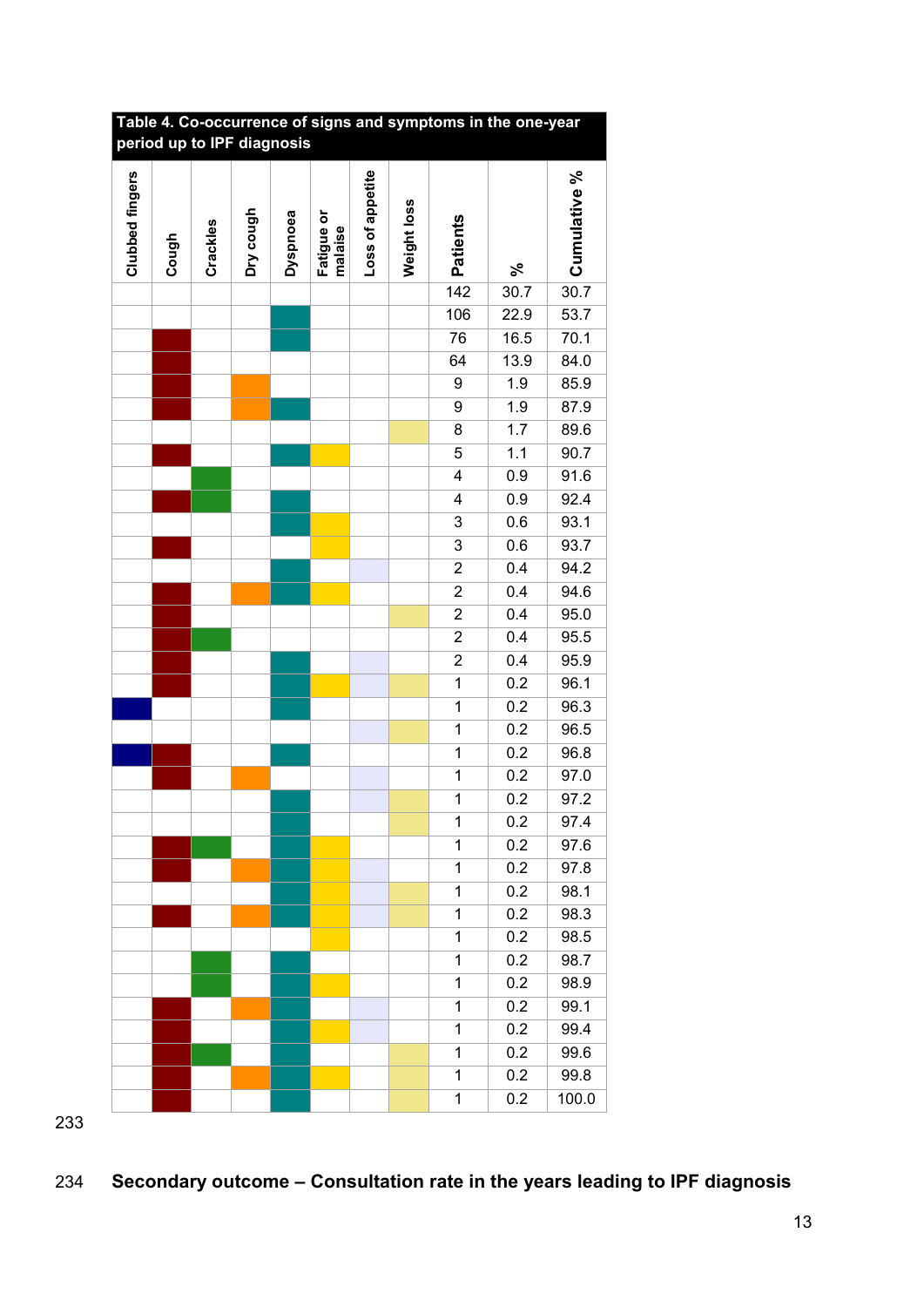The frequencies of codes for signs and symptoms up to 7 years leading to the IPF diagnosis are shown in Figure 3. A rapid rise in the consultation rate for cough and dyspnoea occurred in the year prior to IPF diagnosis, but the increase in cough and dyspnoea started 4-5 years before diagnosis. A similar pattern was observed for consultation for concurrent cough and dyspnoea. This rise was not observed in the other, less common signs and symptoms. The frequencies of codes for signs and symptoms in the overall IPF group are shown in Supplementary Figure E2.

 The number of patients with at least a certain average symptom frequency in the period before IPF diagnosis (up to 12 years) are presented in Supplementary Table E6.

# **Symptom progression patterns preceding IPF diagnosis**

 Several typical patterns of patient pathways were identified from visual assessment of individual patient timelines; cough tended to precede dyspnoea. Weight loss, observed via weight measurements over time, commonly followed recordings of cough and dyspnoea. 244 of the 462 (52.8%) patients had ≥4 records of weight in the previous five years, and of these, 116 (47.5%) recorded weight loss of more than five kilograms. The weight loss often occurred over at least 5 years period (example from 2 patients in Figure 4), however, acute weight loss was also observed (Supplementary Figure E3).

 Other examples of identified patterns are presented in Supplementary Figure E4. A minority, 69 out of 462 (14.9%), received a diagnosis without any symptom codes in the preceding years. Many patients had no clear pattern of respiratory symptoms or weight loss.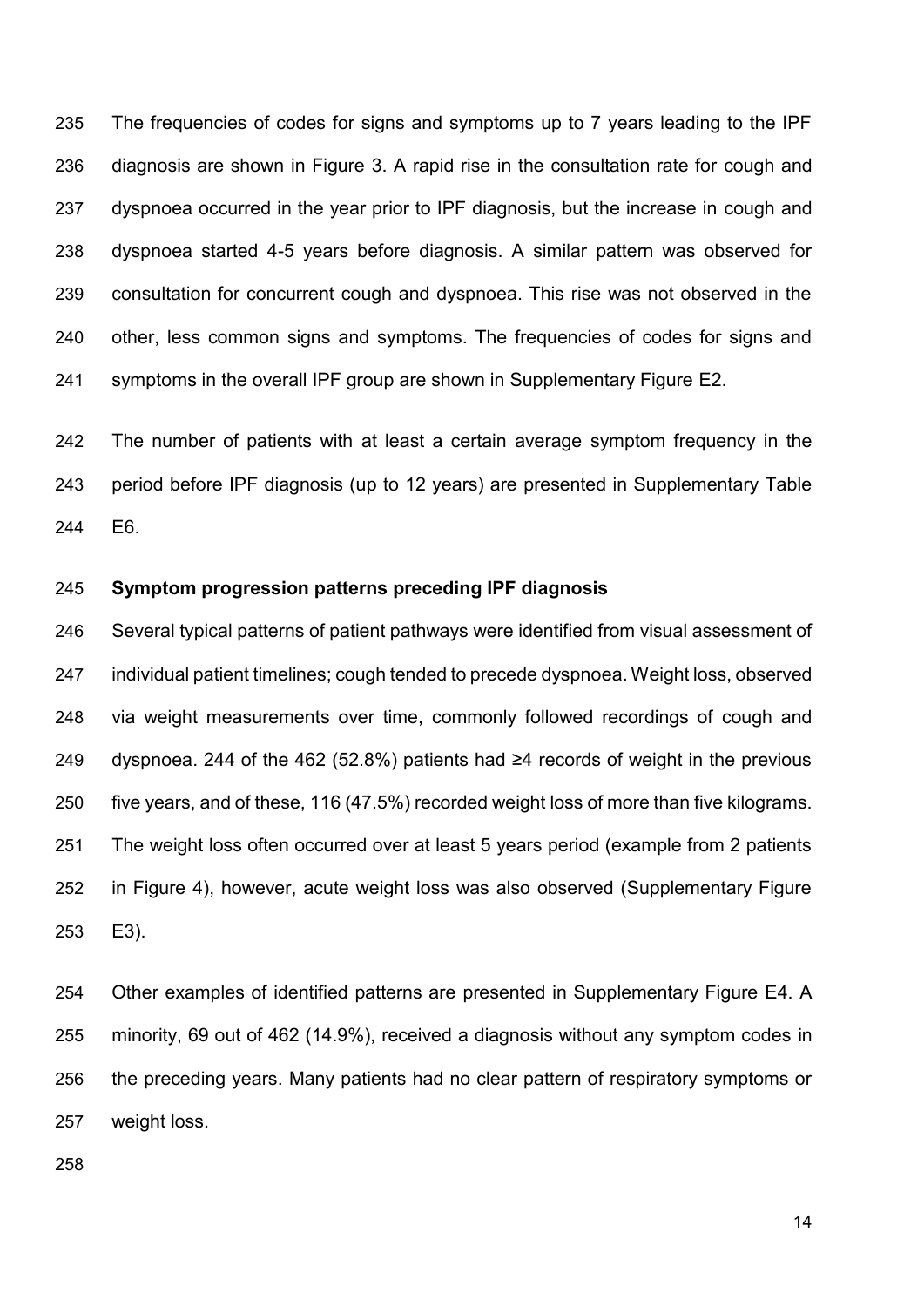# **Probability of IPF diagnosis from the first recording of symptoms**

 Analysis of probability for IPF diagnosis since the first recorded symptom of cough or dyspnoea included 463 patients (322 and 293 patients with cough and dyspnoea respectively). The mean (SD) time since the first cough was longer (6.3 [5.5] years) compared to since the first dyspnoea (4.3 [4.3] years). Cumulative probability of IPF diagnosis since the first recording of symptoms is illustrated as a life table (Supplementary Table E7) and a Kaplan-Meier plot (Supplementary Fig E5). These show that 50% of the patients are diagnosed within 5 years from their first recorded cough, and within 3 years from their first recorded dyspnoea. However, it took respectively 13 and 10 years since their first symptoms for 90% of the patients to receive an IPF diagnosis.

#### **DISCUSSION**

#### **Main findings**

 This is a real-life historical cohort study of IPF patients to identify the symptoms, signs, and clinical features recorded before the diagnosis of IPF. Cough and dyspnoea were observed to be the most common recorded symptoms in the one-year prior to IPF diagnosis, occurring in above 40% of the patients. Other symptoms, such as weight loss and fatigue, or signs such as crackles and clubbed fingers were rarely observed (<5% patients). The majority of patients (77.9%) had a history of at least one primary care respiratory consultation within a year prior to their chest specialist consultation preceding the diagnosis of IPF.

 A retrospective review of records from up to 7 years prior to diagnosis demonstrated an increased frequency of codes for cough and dyspnoea starting from 4-5 years prior to IPF diagnosis, which further rose sharply nearer to the IPF diagnosis. Thus,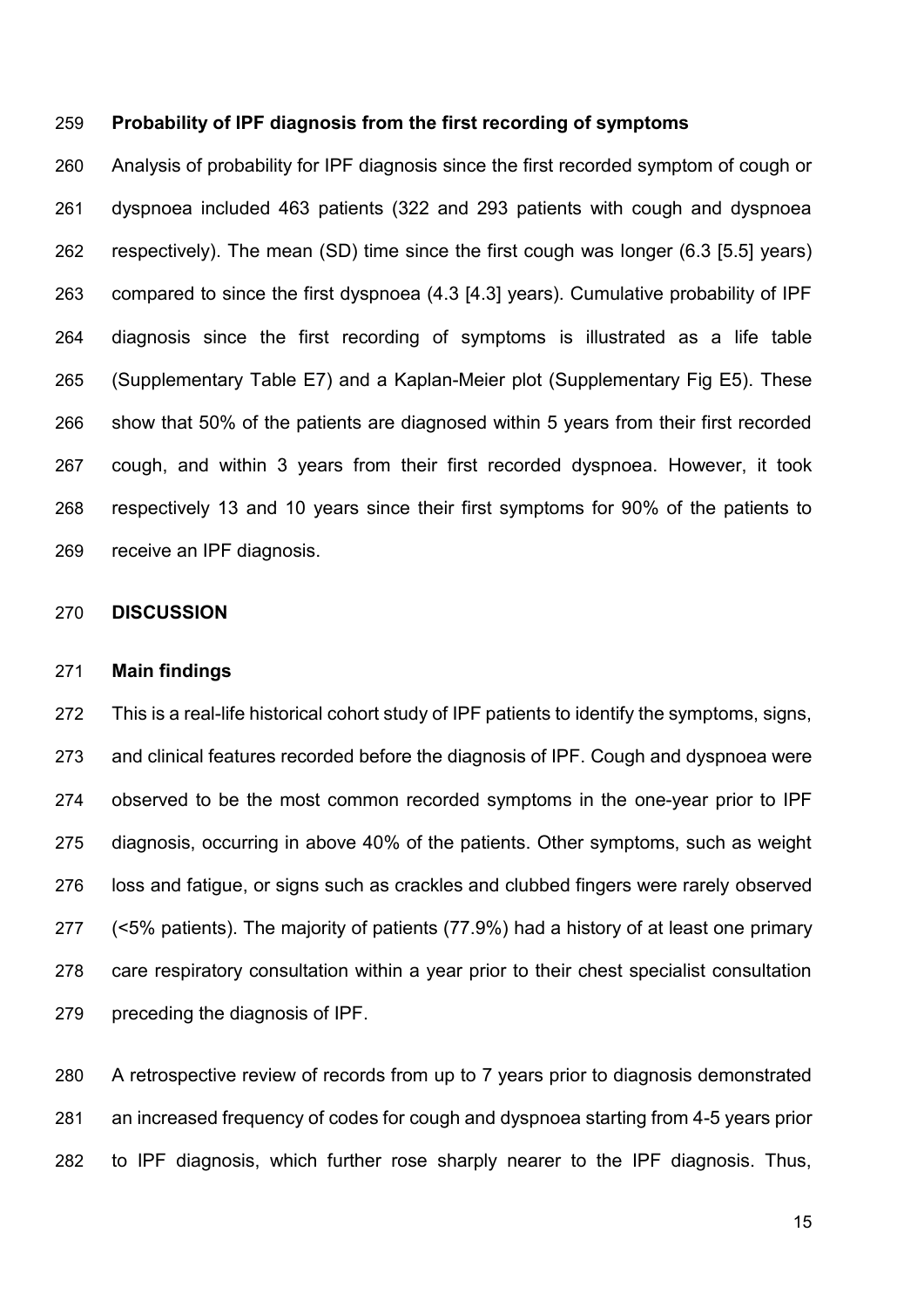repeated consultations for prolonged cough and dyspnoea are likely to be the characteristic symptoms of IPF.

 The symptom combination of cough and dyspnoea in the year before IPF diagnosis was observed to be one of the most common symptom co-occurrence patterns. Using Principal Component Analysis, we have shown the close association between cough and dyspnoea in the preceding 90 and 365 days within patients with IPF. Rates for consultations for both symptoms also increased 4-5 years prior diagnosis, similar to the coding of individual symptoms. Thus, prolonged history or presentation of both symptoms is likely to be a "red flag" to consider IPF and to refer to specialist respiratory services especially when other conditions such as asthma or COPD have been ruled out. A second cluster between weight loss, loss of appetite and fatigue or malaise was identified. However, these signs and symptoms were too infrequent and unlikely to be helpful for the early identification of IPF in community settings.

 Surprisingly, 30.7% of our patients were not recorded as having any signs or symptoms in the one-year prior to IPF diagnosis (Table 4). Analysis of symptom progression patterns also showed that 14.9% of the patients did not have any symptom codes in the years leading to IPF diagnosis. This may be due to a tendency for primary care physicians to code for the final diagnosis instead of the presenting symptoms during consultations. Alternatively, IPF may be diagnosed coincidentally by investigations for other conditions, such as cardiac CT scanning, without records of respiratory signs and symptoms.

 A novelty of the current study is the investigation of symptom progression patterns in the years leading to IPF diagnosis. Cough symptoms tended to precede dyspnoea. However, many of these cough records may have been unrelated to IPF, for example,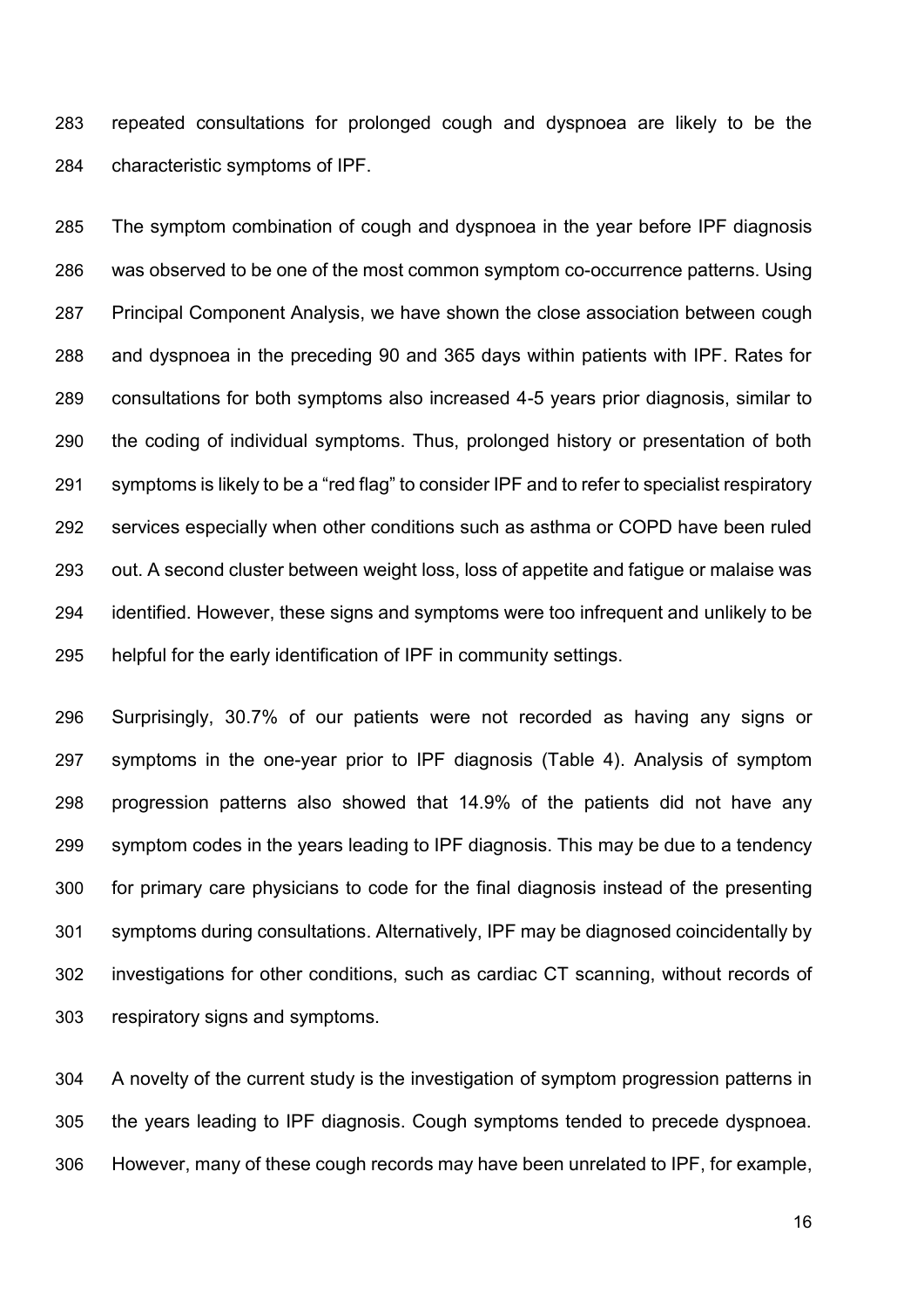viral infection. Weight loss was observed to be a common sequel to cough and dyspnoea, occurring over at least 5 years, suggesting the possibility of a disease process preceding the diagnosis by several years. Many patient pathways had no clear pattern of respiratory symptoms or weight loss.

#### **Strengths & Limitations**

 A strength of this study is the conduct of initial reviews of individual primary care case notes to create the list of Read codes and free-text terms. This enabled less commonly IPF-related signs, symptoms and clinical features to be included within this study, which may have been otherwise missed if a pre-determined list of features and codes was used instead.

 This study used information from free-text primary care records in addition to diagnostic Read codes. The usage of information from free-text records increased detection sensitivity for signs & symptoms, contributing an additional 8.6% patients with symptoms of cough and 13.6% with dyspnoea in the one-year prior to IPF diagnosis. The recording of respiratory symptoms such as breathlessness has previously been found to occur in free-text well before specific codes are entered in for people with COPD and asthma.[25]

 This study utilised every eligible patient from a primary care records database, with the data availability extending to 7 years prior to the diagnosis of IPF. The real-life design of this study provides high generalisability of the results to primary care patients managed in actual primary care practice. Additionally, the long observation period and the availability of free-text clinical records demonstrate the particular strengths of the OPCRD database for longitudinal studies on rare diseases. Clinical records within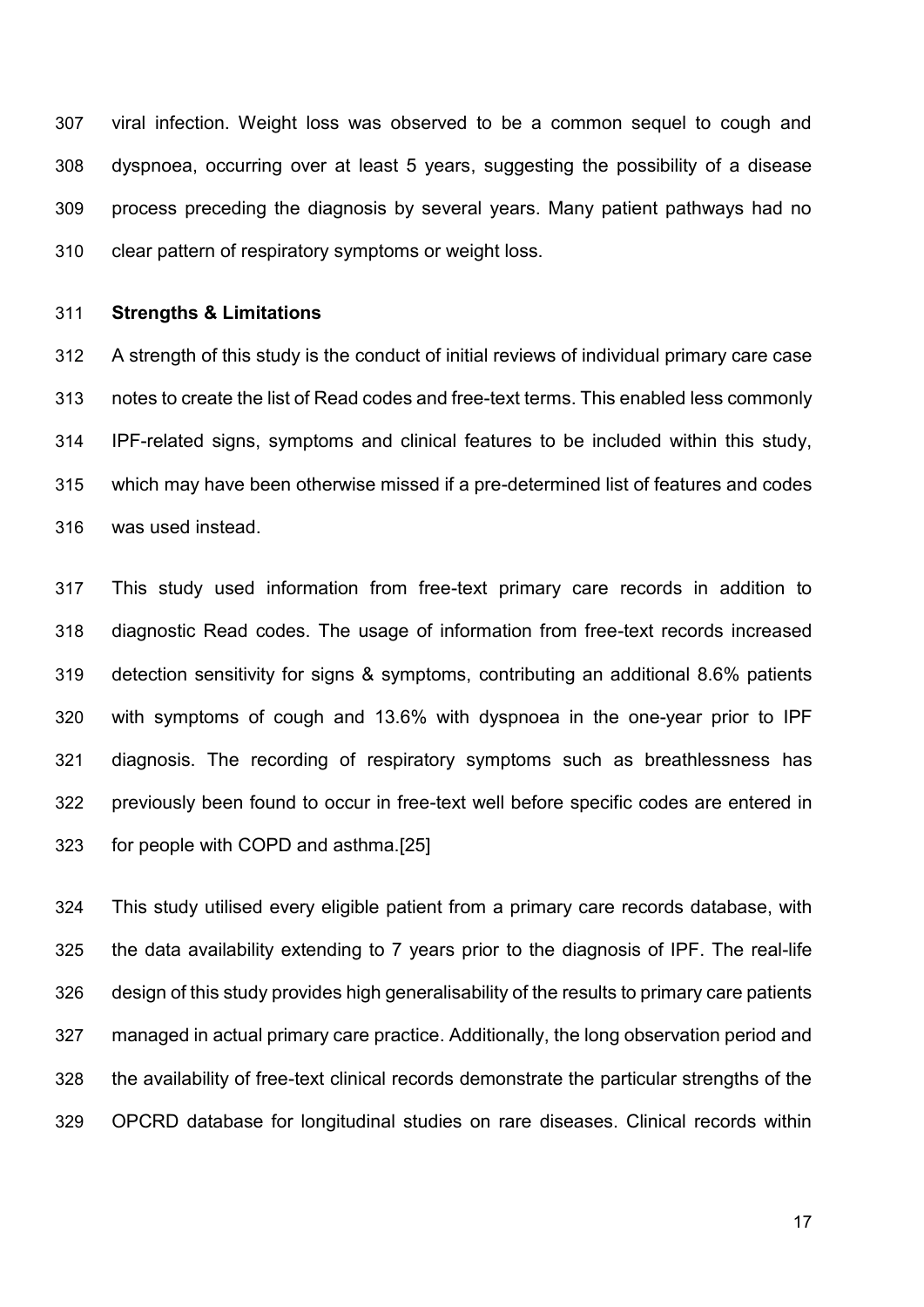participating GPs also contain records of patients' secondary care usage, allowing identification of patients who had previous consultation with a specialist.

 In this study, we selected patients who had a consultation with a chest specialist prior to their diagnosis for analysis. This group of patients was selected out of concern that coding for IPF diagnosis may have been entered as a diagnostic query or mistake instead of a definitive diagnosis. Indeed, higher rates of cough and dyspnoea were observed from both Read codes and free-text in patients with specialist consultation prior to IPF diagnosis (Supplementary Table E2). Potential bias of GP diagnosis was also addressed by the additional requirement for prior specialist assessment.

 The main weakness of this study is our lack of gold standard diagnostic criteria in many patients as we were unable to review the contents of letters from secondary care or hospital records directly. Due to this, it is not possible to directly confirm that the diagnoses of IPF were made in secondary care, despite the presence of preceding consultation with chest specialists. Our additional selection criterion, requiring prior chest specialist consultation, also resulted in a reduced sample size. Regardless, the pattern of previous respiratory examinations and the outcomes observed seem to support the diagnosis of IPF within the patients. A further weakness is that the primary care records in the OPCRD were initially collected for clinical instead of research purposes, thus the coding of symptoms may be inconsistent. However, the use of free 349 text searches in this study may mitigate this issue.

 We did not exclude patients with asthma or COPD, which may also cause symptoms of cough and dyspnoea. We felt that asthma and COPD are both common disorders and misdiagnosis of IPF as either symptom are likely. Regardless, the numbers of patients with asthma (n=24) and COPD (n=19) are too small to conduct separate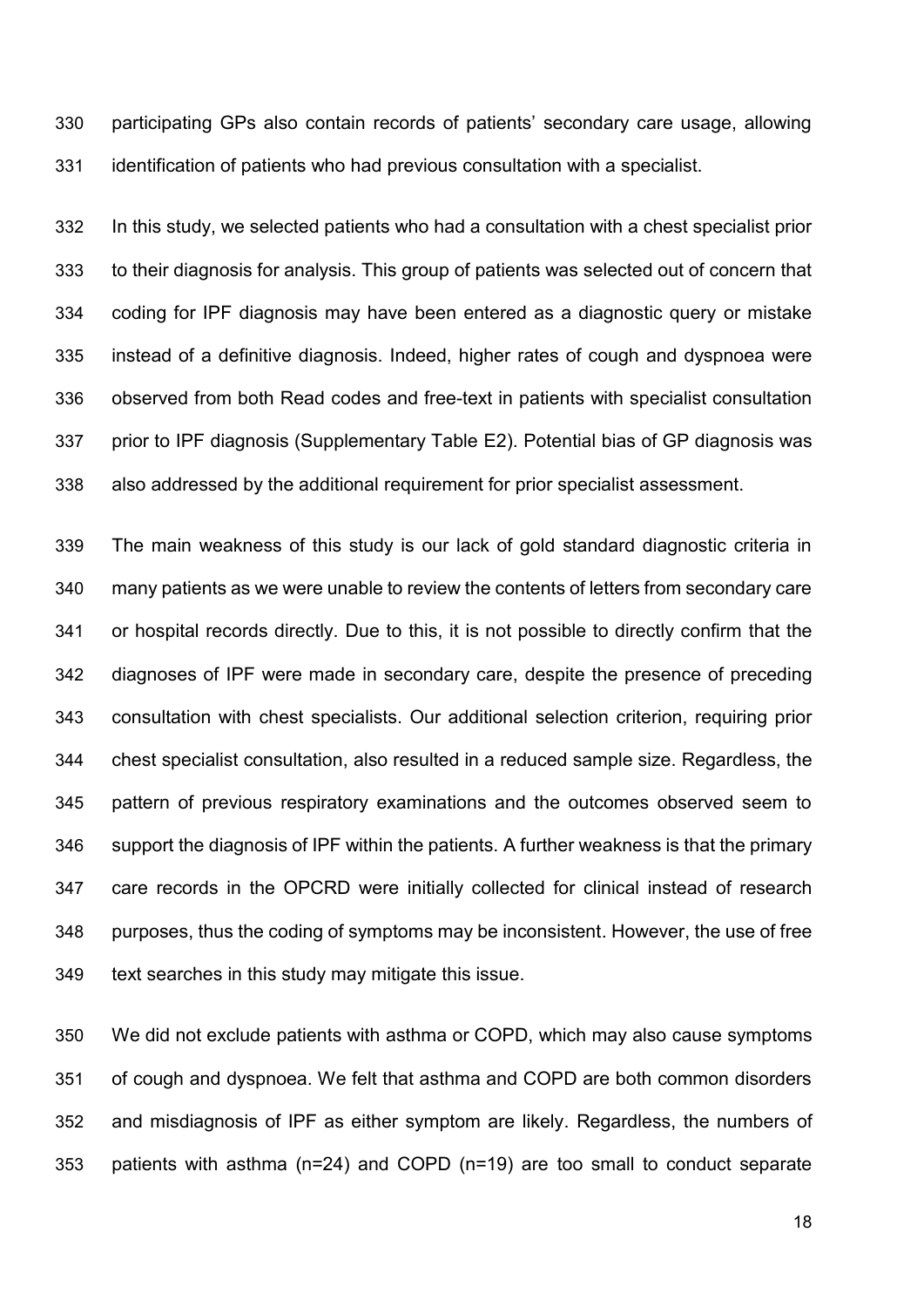analyses and are unlikely to relevantly change our conclusions. The small number of patients with concomitant COPD is likely due to the unique requirement of the UK primary care system since 2002 in which a diagnosis of COPD requires confirmation by spirometry. Consequentially, the UK may have less misdiagnosis of IPF as COPD than other health care systems.

# **Placing results in the context of published studies**

 The observed increase in frequency for cough and/or dyspnoea from 5 years prior IPF diagnosis suggests a delay between recognition of symptoms and diagnosis. Such a delay in the referral and diagnosis of IPF since the initial symptom presentation has been observed in previous studies.[26, 27] A multicentre cohort study was recently conducted to describe the factors responsible for the delay in IPF diagnosis.[28] The study reported a mean delay of 2.1 years and that the delay can be mainly attributed to the patients, general practitioners and community hospitals. Due to the importance of early diagnosis of IPF,[29] there is a need to further understand and rectify the causes for delays in diagnosis and referral.

 A previous study investigated the prevalence of symptoms from up to 5 years before IPF diagnosis using another primary care record database in the UK, The Health Improvement Network (THIN).[20] Similar to our study, the study also reported breathlessness and cough, identified via Read codes, to be the most common symptoms increasing sharply at one year prior to IPF diagnosis. However, the study relied solely on Read codes (for idiopathic fibrosing alveolitis [H563.00], Hamman- Rich syndrome [H563.11], cryptogenic fibrosing alveolitis, diffuse pulmonary fibrosis, and idiopathic fibrosing alveolitis NOS) to identify patients with IPF. The authors acknowledged that there was a possibility of miscoding leading to the inclusion of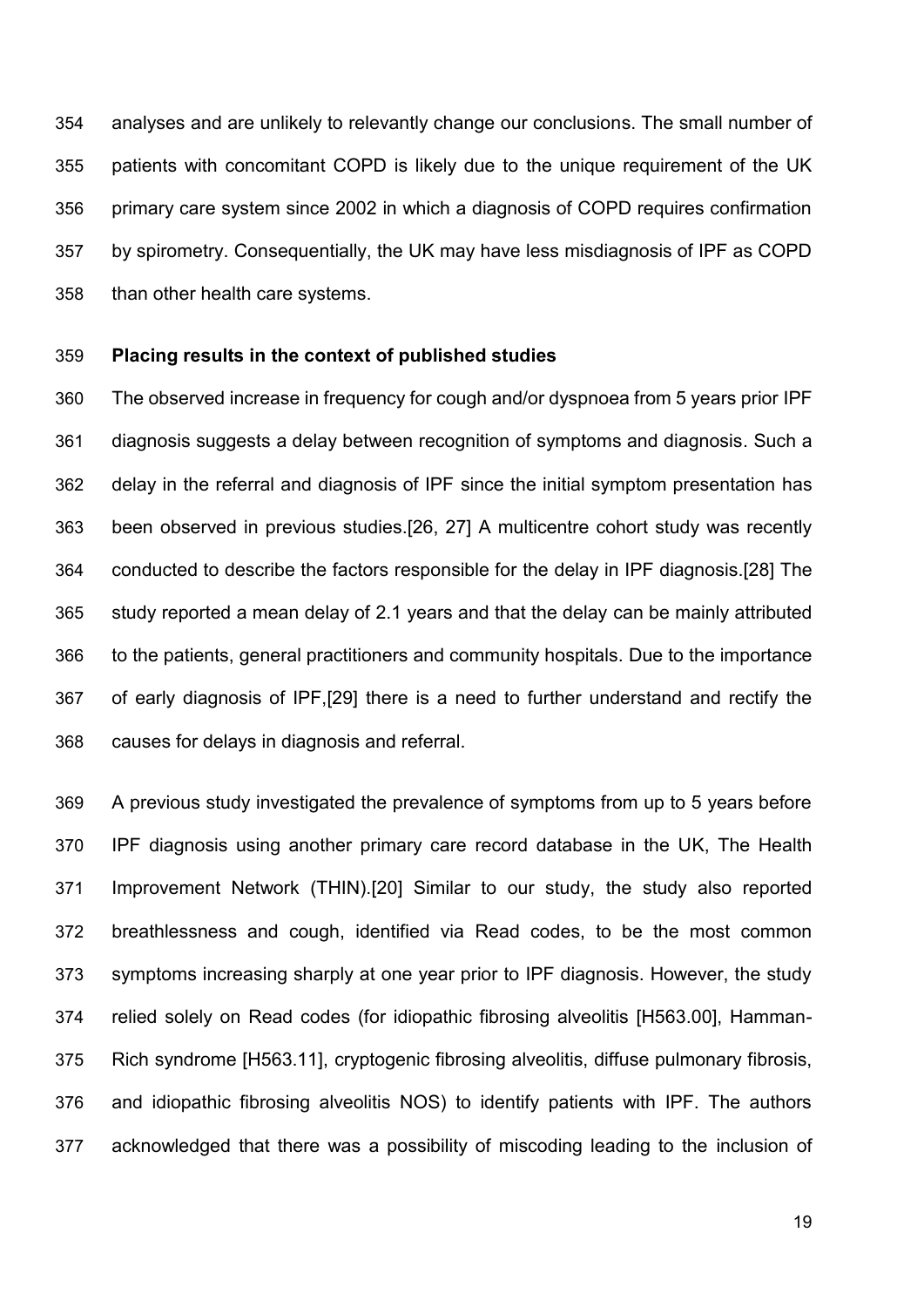patients with other fibrotic lung disorders [6] and thus labelled cases within their study as "IPF-clinical syndrome" instead of definitive IPF patients. Our current study confirmed their finding using a more conservative IPF definition (requiring chest specialist consultation prior to the diagnosis) which was expected to be more selective for patients with actual IPF. The current study also extends the previous study by investigating the relationship between the signs and symptoms, demonstrating a common co-occurrence between cough and breathlessness. Furthermore, our study has the additional strength of a longer observational period prior to IPF diagnosis (7 years) and the utilisation of free-text clinical records to identify signs and symptoms which would have been missed by using only Read codes.

# **Conclusions**

 This is the first study to analyse the presence, association and progression patterns of symptoms and clinical features leading to IPF diagnosis within a more definitive group of patients with IPF, utilising both coded diagnosis and free-text primary care records. Cough and dyspnoea represented the most common symptoms in the one- year prior to the diagnosis of IPF. Both symptoms were found to be closely associated and were likely to co-occur. While the consultation rates for cough and dyspnoea rose sharply one-year preceding the diagnosis, the increases in rates were already observable from up to 5 years prior to IPF diagnosis. Lastly, the majority of the patients had records of respiratory consultations and tests conducted prior to their IPF diagnosis.

 Taken together, general practitioners should further assess the possibility of IPF in patients who have increasing consultations for prolonged cough and/or progressive dyspnoea, especially if accompanied with weight loss.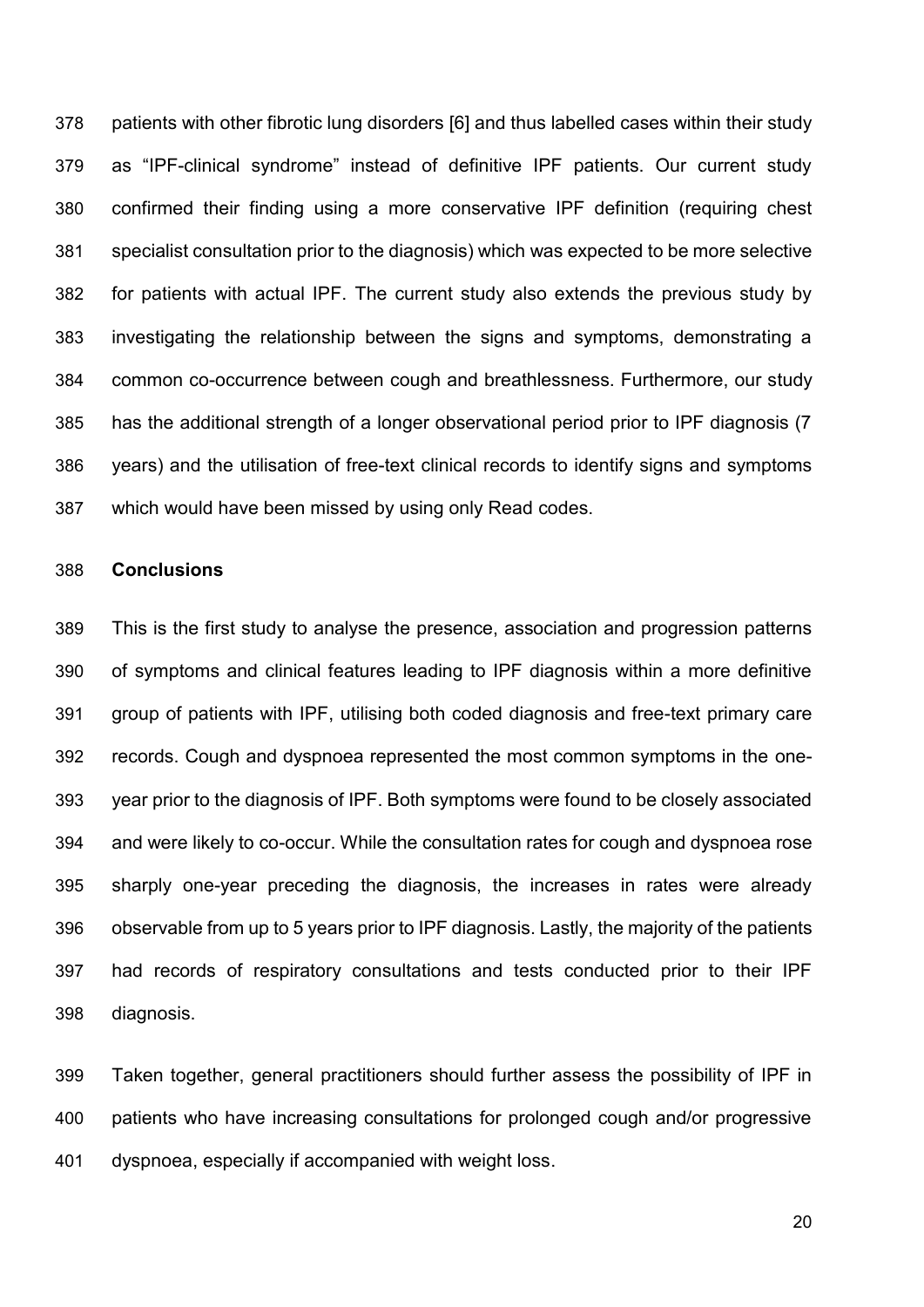Further work will investigate the value of chest x-ray and spirometry in predicting subsequent IPF diagnosis. Linking data within electronic medical records and registries such as BLUETEQ database register of UK specialist drug prescribing [30] and BTS ILD registries for higher quality research in IPF is also needed to provide deeper insight into the patterns of disease progression identified in this study. Further research comparing the clinical pathway of IPF patients with a control group of patients, as well as investigating whether spirometry led to a timelier referral to specialists may also be warranted.

# **Acknowledgements**

 The authors would like to extend their acknowledgement to Dr Dermot Ryan for his clinical and scientific input.

## **Declaration of interests**

 **David Price** has board membership with Amgen, AstraZeneca, Boehringer Ingelheim, Chiesi, Circassia, Mylan, Mundipharma, Napp, Novartis, Regeneron Pharmaceuticals, Sanofi Genzyme, Teva Pharmaceuticals; consultancy agreements with Amgen, AstraZeneca, Boehringer Ingelheim, Chiesi, GlaxoSmithKline, Mylan, Mundipharma, Napp, Novartis, Pfizer, Teva Pharmaceuticals, Theravance; grants and unrestricted funding for investigator-initiated studies (conducted through Observational and Pragmatic Research Institute Pte Ltd) from AKL Research and Development Ltd, AstraZeneca, Boehringer Ingelheim, British Lung Foundation, Chiesi, Circassia, Mylan, Mundipharma, Napp, Novartis, Pfizer, Regeneron Pharmaceuticals, Respiratory Effectiveness Group, Sanofi Genzyme, Teva Pharmaceuticals, Theravance, UK National Health Service, Zentiva (Sanofi Generics); payment for lectures/speaking engagements from AstraZeneca,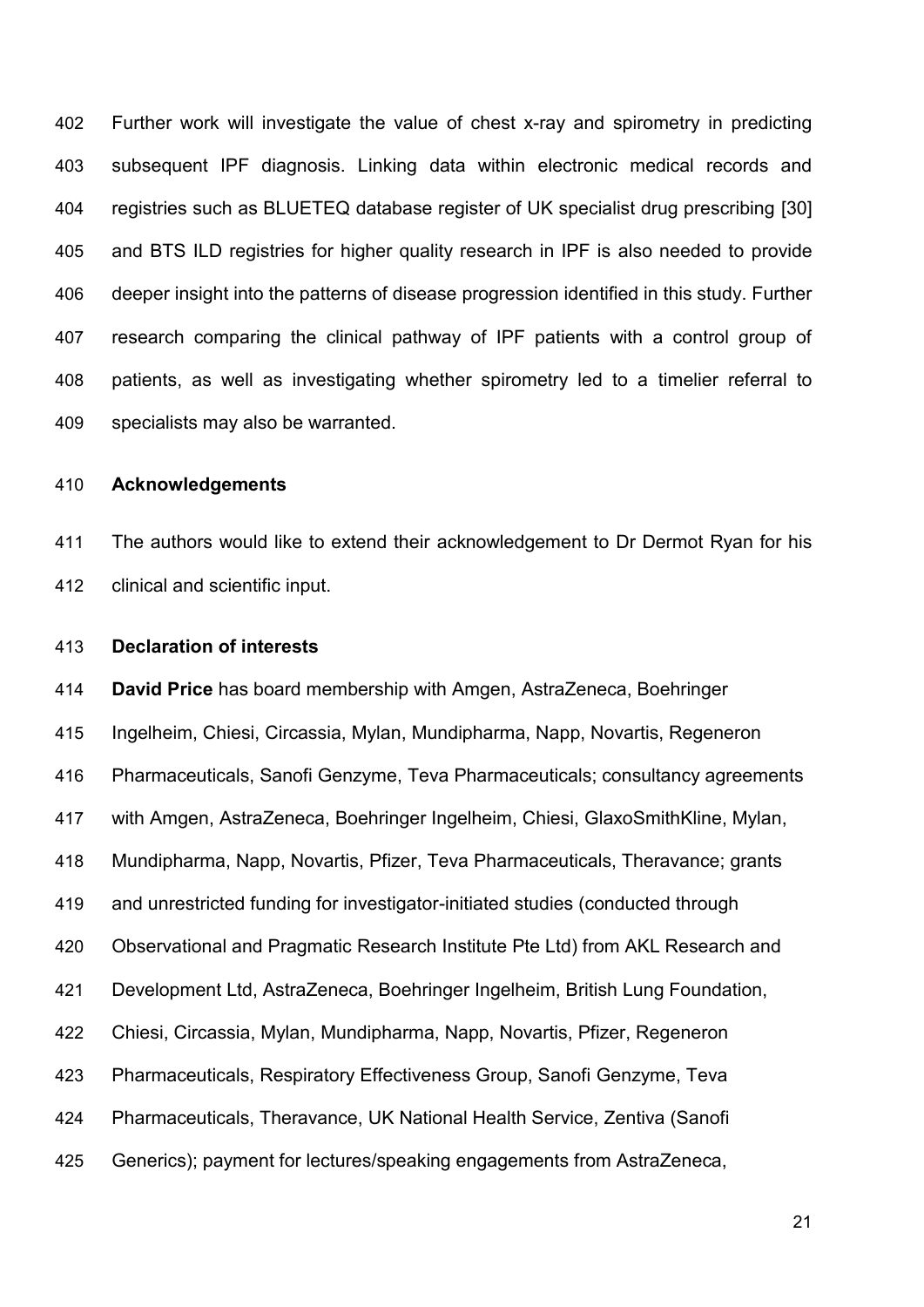Boehringer Ingelheim, Chiesi, Cipla, GlaxoSmithKline, Kyorin, Mylan, Merck, Mundipharma, Novartis, Pfizer, Regeneron Pharmaceuticals, Sanofi Genzyme, Teva Pharmaceuticals; payment for manuscript preparation from Mundipharma, Teva Pharmaceuticals; payment for the development of educational materials from Mundipharma, Novartis; payment for travel/accommodation/meeting expenses from AstraZeneca, Boehringer Ingelheim, Circassia, Mundipharma, Napp, Novartis, Teva Pharmaceuticals; funding for patient enrolment or completion of research from Chiesi, Novartis, Teva Pharmaceuticals, Zentiva (Sanofi Generics); stock/stock options from AKL Research and Development Ltd which produces phytopharmaceuticals; owns 74% of the social enterprise Optimum Patient Care Ltd (Australia and UK) and 74% of Observational and Pragmatic Research Institute Pte Ltd (Singapore); and is peer reviewer for grant committees of the Efficacy and Mechanism Evaluation programme, and Health Technology Assessment. **Rupert Jones Rupert Jones** declares grants from AstraZeneca, GlaxoSmithKline, and Novartis; and personal fees for consultancy, speakers fees, or travel support from AstraZeneca, Boehringer Ingelheim, Chiesi, GlaxoSmithKline, Nutricia, OPRI, and Pfizer. . **David R Thickett, Robina Coker, and Andrew Wilson** have no interest to declare. **Jaco Voorham, Ronan Ryan, Sen Yang, Mandy Ow, Priyanka Raju, Isha Chaudhry, Victoria Carter** and **Antony Hardjojo** are employees of Observational and Pragmatic Research Institute Pte Ltd, which has conducted paid research in respiratory disease on behalf of the following organizations in the past 5 years:

Anaxys, AstraZeneca, Boehringer Ingelheim, British Lung Foundation, Chiesi,

Circassia (formerly Aerocrine), GlaxoSmithKline, Harvey Walsh, Mapi, Morningside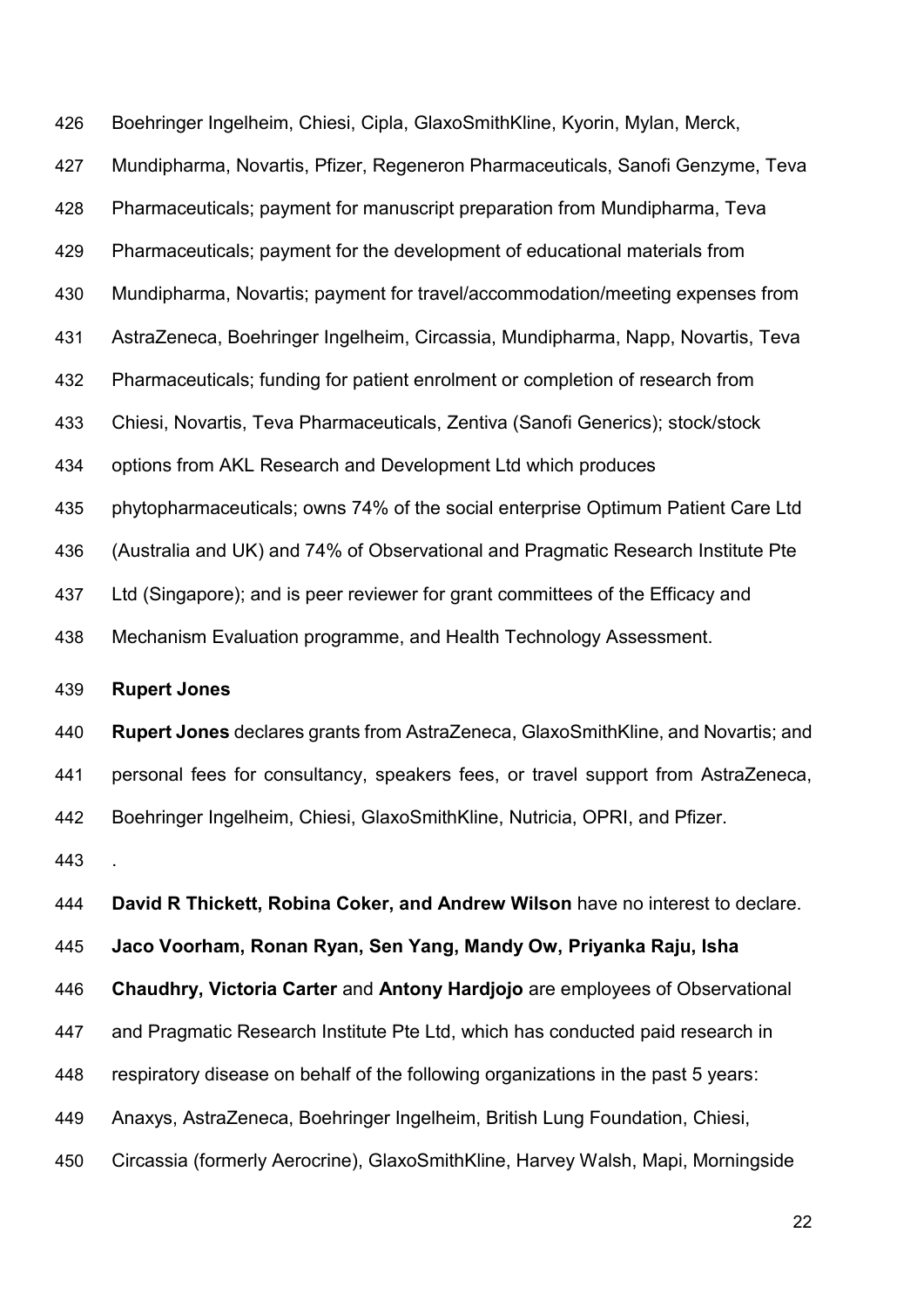- Healthcare, Mundipharma, Mylan (formerly Meda), Napp, Novartis, Orion, Plymouth
- University, Regeneron, Respiratory Effectiveness Group, Roche, Sanofi, Takeda,
- Teva, University of East Anglia, Zentiva (a Sanofi company).

# **Author Contribution**:

- All authors contributed to the planning, conduct, and reporting of this study. DT, RC,
- AW, SY, VC, and DP conducted the design and planning of this study. JV, RR, RJ,
- MO, PR, IC and AH contributed to the data analysis and interpretation. The overall
- conduct of this study was supervised by DP. All authors were involved in the drafting
- of this manuscript and approved the submission of this manuscript.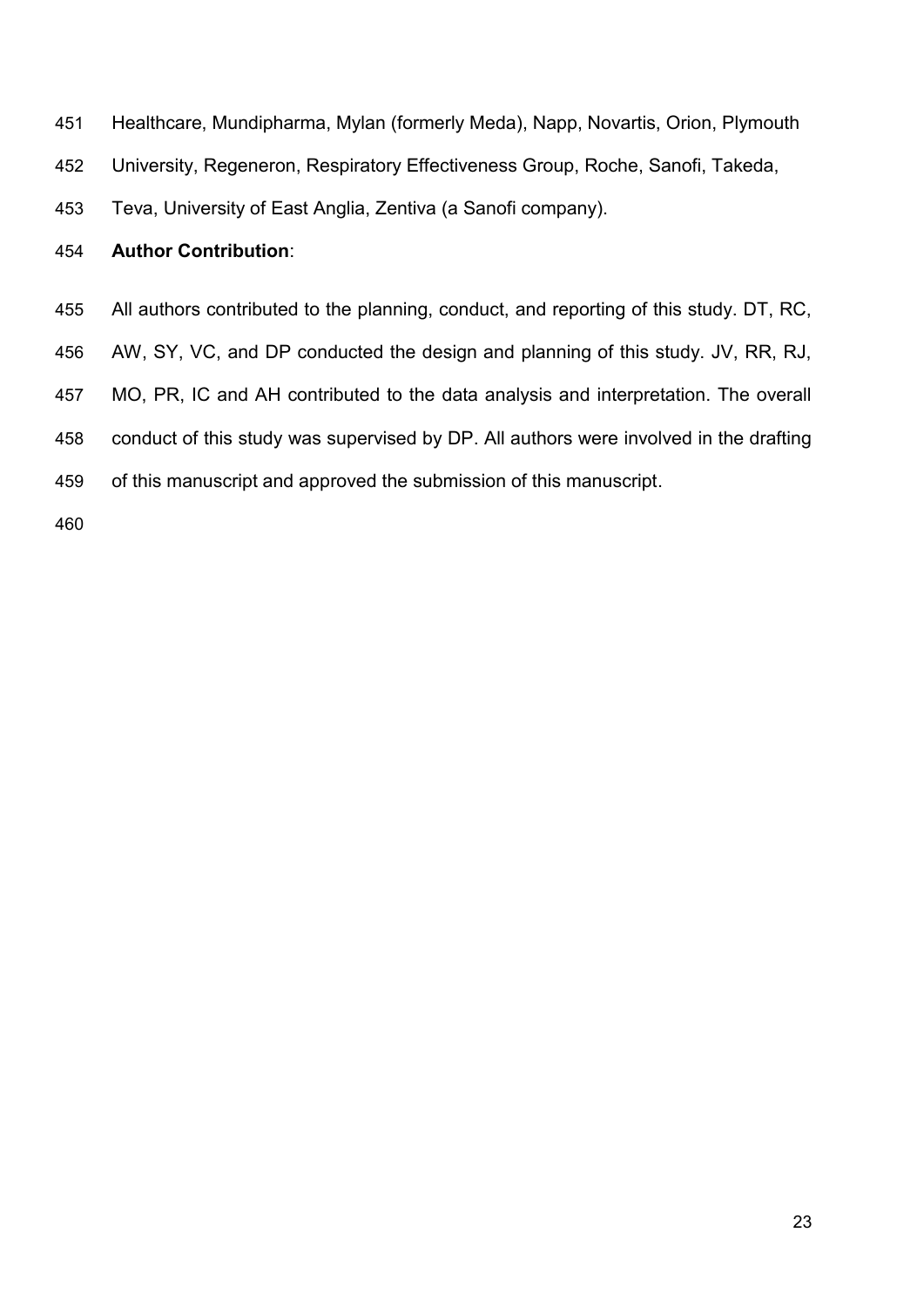# **REFERENCES**

1. Spagnolo P, Sverzellati N, Rossi G, et al. Idiopathic pulmonary fibrosis: an update. Ann Med. 2015;47(1):15-27.

2. Raghu G, Chen SY, Hou Q, et al. Incidence and prevalence of idiopathic pulmonary fibrosis in US adults 18-64 years old. The European respiratory journal. 2016;48(1):179-86.

3. Agabiti N, Porretta MA, Bauleo L, et al. Idiopathic Pulmonary Fibrosis (IPF) incidence and prevalence in Italy. Sarcoidosis, vasculitis, and diffuse lung diseases : official journal of WASOG. 2014;31(3):191-7.

4. Ley B, Collard HR, King TE, Jr. Clinical course and prediction of survival in idiopathic pulmonary fibrosis. American journal of respiratory and critical care medicine. 2011;183(4):431-40.

5. Strongman H, Kausar I, Maher TM. Incidence, Prevalence, and Survival of Patients with Idiopathic Pulmonary Fibrosis in the UK. Advances in therapy. 2018;35(5):724-36.

6. Navaratnam V, Fleming KM, West J, et al. The rising incidence of idiopathic pulmonary fibrosis in the U.K. Thorax. 2011;66(6):462-7.

7. Zibrak JD, Price D. Interstitial lung disease: raising the index of suspicion in primary care. NPJ Prim Care Respir Med. 2014;24:14054.

8. Thickett DR, Kendall C, Spencer LG, et al. Improving care for patients with idiopathic pulmonary fibrosis (IPF) in the UK: a round table discussion. Thorax. 2014;69(12):1136-40.

9. Wells AU. The revised ATS/ERS/JRS/ALAT diagnostic criteria for idiopathic pulmonary fibrosis (IPF)--practical implications. Respir Res. 2013;14 Suppl 1:S2.

10. Raghu G, Collard HR, Egan JJ, et al. An official ATS/ERS/JRS/ALAT statement: idiopathic pulmonary fibrosis: evidence-based guidelines for diagnosis and management. American journal of respiratory and critical care medicine. 2011;183(6):788-824.

11. George PM, Wells AU. Pirfenidone for the treatment of idiopathic pulmonary fibrosis. Expert review of clinical pharmacology. 2017;10(5):483-91.

12. Mazzei ME, Richeldi L, Collard HR. Nintedanib in the treatment of idiopathic pulmonary fibrosis. Therapeutic advances in respiratory disease. 2015;9(3):121-9.

13. Meyer KC. Pulmonary fibrosis, part I: epidemiology, pathogenesis, and diagnosis. Expert Rev Respir Med. 2017;11(5):343-59.

14. Meyer KC. Pulmonary fibrosis, part II: state-of-the-art patient management. Expert Rev Respir Med. 2017;11(5):361-76.

15. Vianello A, Molena B, Turato C, et al. Pirfenidone improves the survival of patients with idiopathic pulmonary fibrosis hospitalized for acute exacerbation. Current medical research and opinion. 2019:1.

16. Nakano A, Ohkubo H, Fukumitsu K, et al. Remarkable Improvement in a Patient with Idiopathic Pulmonary Fibrosis after Treatment with Nintedanib. Internal medicine (Tokyo, Japan). 2018.

17. National Institute for Health and Care Excellence. Nintedanib for treating idiopathic pulmonary fibrosis. Available at: https://www.nice.org.uk/guidance/ta379. Accessed: 8th October 2018.

18. National Institute for Health and Care Excellence. Pirfenidone for treating idiopathic pulmonary fibrosis. Available at: https://www.nice.org.uk/guidance/ta504/chapter/1- Recommendations. Accessed: 8th October 2018.

19. Raghu G, Rochwerg B, Zhang Y, et al. An Official ATS/ERS/JRS/ALAT Clinical Practice Guideline: Treatment of Idiopathic Pulmonary Fibrosis. An Update of the 2011 Clinical Practice Guideline. American journal of respiratory and critical care medicine. 2015;192(2):e3-19.

20. Hewson T, McKeever TM, Gibson JE, et al. Timing of onset of symptoms in people with idiopathic pulmonary fibrosis. Thorax. 2017.

21. OPCRD. The Optimum Patient Care Research Database (OPCRD). https://opcrd.co.uk/. Accessed: June 2018.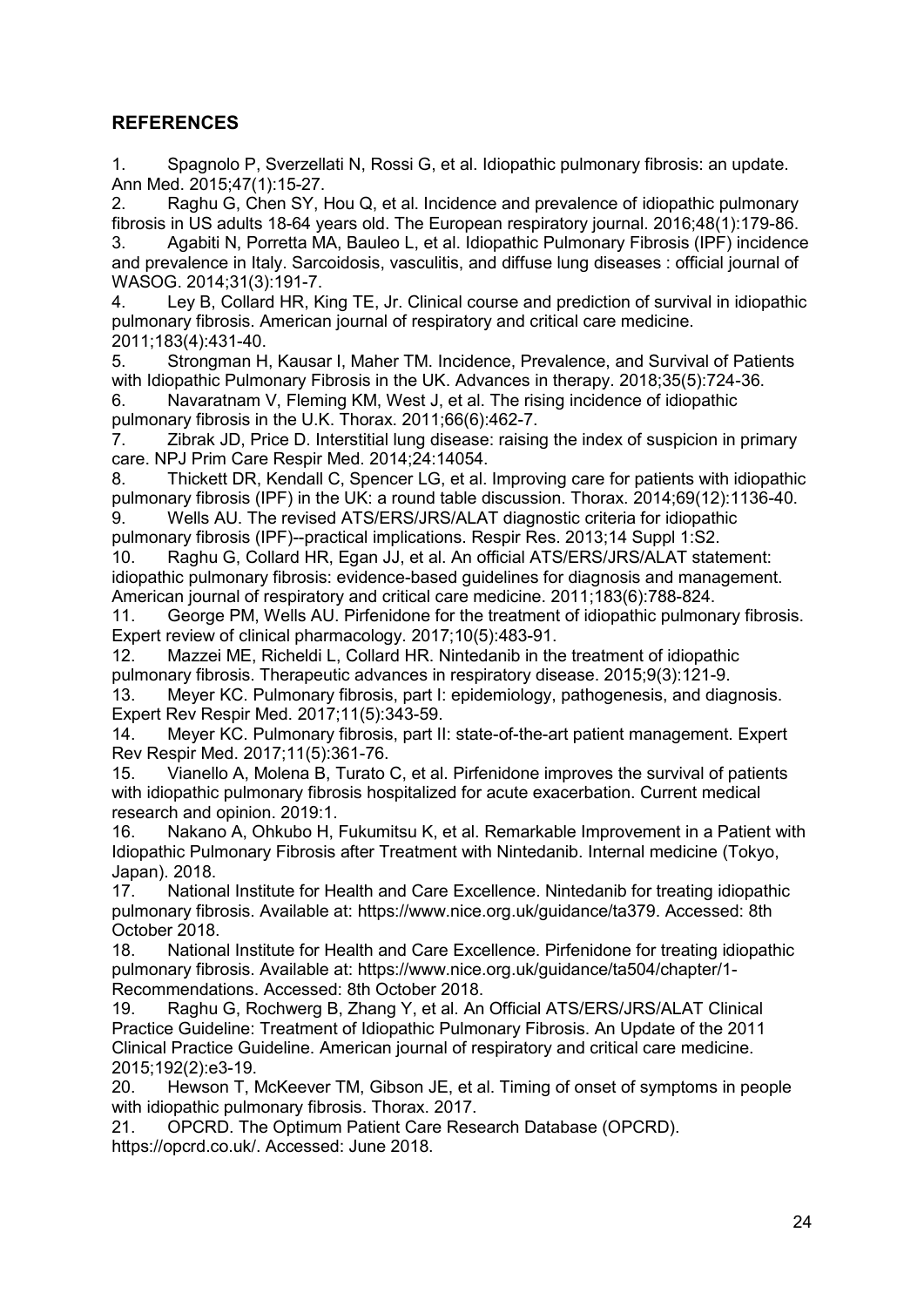22. Colice G, Chisholm A, Dima AL, et al. Performance of database-derived severe exacerbations and asthma control measures in asthma: responsiveness and predictive utility in a UK primary care database with linked questionnaire data. Pragmatic and observational research. 2018;9:29-42.

23. Roche N, Reddel H, Martin R, et al. Quality standards for real-world research. Focus on observational database studies of comparative effectiveness. Annals of the American Thoracic Society. 2014;11 Suppl 2:S99-104.

24. Electronic Register of Studies, European Network of Centres for Pharmacoepidemiology and Pharmacovigilance (ENCePP). [cited 2015 February 20]. Available from: http://www.encepp.eu/encepp/studiesDatabase.jsp.

25. Hayward RA, Chen Y, Croft P, et al. Presentation of respiratory symptoms prior to diagnosis in general practice: a case-control study examining free text and morbidity codes. BMJ open. 2015;5(6):e007355.

26. Collard HR, Tino G, Noble PW, et al. Patient experiences with pulmonary fibrosis. Respiratory medicine. 2007;101(6):1350-4.

27. Purokivi M, Hodgson U, Myllarniemi M, et al. Are physicians in primary health care able to recognize pulmonary fibrosis? Eur Clin Respir J. 2017;4(1):1290339.

28. Hoyer N, Prior TS, Bendstrup E, et al. Risk factors for diagnostic delay in idiopathic pulmonary fibrosis. Respir Res. 2019;20(1):103.

29. Cottin V, Richeldi L. Neglected evidence in idiopathic pulmonary fibrosis and the importance of early diagnosis and treatment. Eur Respir Rev. 2014;23(131):106-10.

30. blueteq. Commissioner High Cost Drugs System. http://www.blueteq.com/commhcd. Accessed: 7 February 2019.